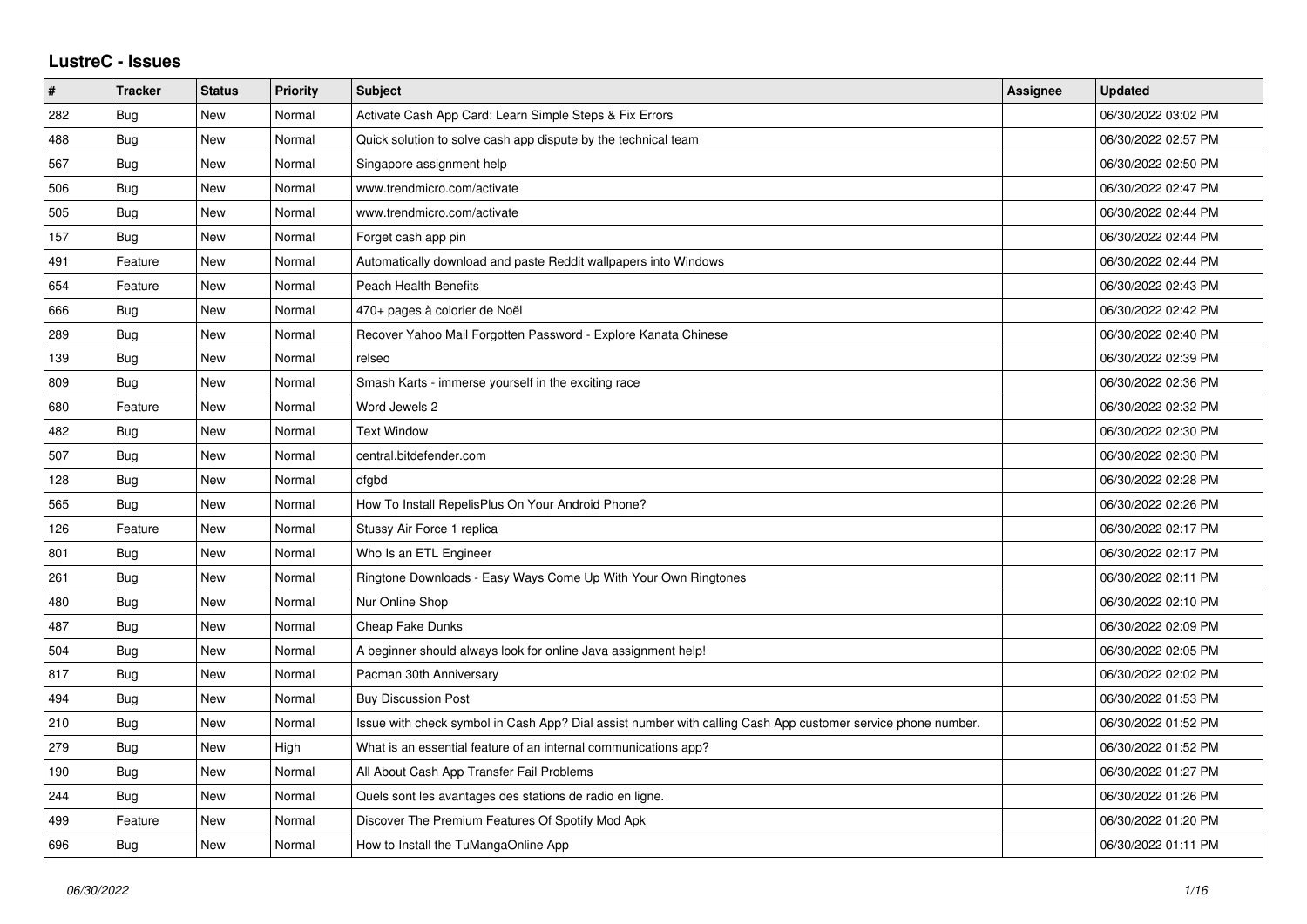| $\vert$ # | <b>Tracker</b> | <b>Status</b> | <b>Priority</b> | <b>Subject</b>                                                                                                                               | <b>Assignee</b> | <b>Updated</b>      |
|-----------|----------------|---------------|-----------------|----------------------------------------------------------------------------------------------------------------------------------------------|-----------------|---------------------|
| 493       | Feature        | New           | High            | chainsaw dance                                                                                                                               |                 | 06/30/2022 01:11 PM |
| 495       | <b>Bug</b>     | New           | Normal          | Twitch Clip Downloader Download Twitch Clips Online 2021                                                                                     |                 | 06/30/2022 01:09 PM |
| 1018      | Bug            | New           | Normal          | So erhalten Sie ein kostenloses Hörbuch                                                                                                      |                 | 06/30/2022 01:08 PM |
| 255       | Feature        | New           | Normal          | best doctor for psoriasis                                                                                                                    |                 | 06/30/2022 01:01 PM |
| 228       | <b>Bug</b>     | New           | Normal          | Why Does Cash App Transaction Failed? - Here Is the Answer                                                                                   |                 | 06/30/2022 12:59 PM |
| 197       | <b>Bug</b>     | New           | Normal          | SBL JABORANDI PLUS HAIR OIL - COMPLETE SCALP CARE (100ML)                                                                                    |                 | 06/30/2022 12:58 PM |
| 489       | Bug            | New           | Normal          | Get cash app refund instantly if sent to the wrong person                                                                                    |                 | 06/30/2022 12:49 PM |
| 292       | <b>Bug</b>     | New           | Normal          | Venmo to Cash App Transfer Of Money- Explore Here                                                                                            |                 | 06/30/2022 12:46 PM |
| 209       | <b>Bug</b>     | New           | Normal          | Neglect to access old Cash App account considering message notice issue? Contact help.                                                       |                 | 06/30/2022 12:44 PM |
| 141       | Feature        | New           | Normal          | Something about jerry curly                                                                                                                  |                 | 06/30/2022 12:41 PM |
| 183       | <b>Bug</b>     | New           | Normal          | Nursing Assignment Help Online                                                                                                               |                 | 06/30/2022 12:41 PM |
| 169       | Bug            | New           | Normal          | CV Maker - UAE CV Writing Agency                                                                                                             |                 | 06/30/2022 12:21 PM |
| 146       | Bug            | New           | Normal          | bayabais                                                                                                                                     |                 | 06/30/2022 12:19 PM |
| 502       | <b>Bug</b>     | New           | Normal          | Les instructions pour définir des sonneries pour iPhone sont simples et faciles à suivre                                                     |                 | 06/30/2022 12:16 PM |
| 145       | <b>Bug</b>     | New           | Normal          | abdulbaissagar                                                                                                                               |                 | 06/30/2022 12:06 PM |
| 345       | Bug            | New           | Normal          | Stain Protection Services in Chesapeake VA                                                                                                   |                 | 06/30/2022 12:05 PM |
| 333       | <b>Bug</b>     | New           | Normal          | Mold Removal Services in Norfolk VA                                                                                                          |                 | 06/30/2022 12:02 PM |
| 278       | <b>Bug</b>     | <b>New</b>    | Normal          | Cash App Help & Solutions - Here You Will Get Better Assistance                                                                              |                 | 06/30/2022 11:50 AM |
| 777       | <b>Bug</b>     | New           | Normal          | Obtain driving instructions using Google Maps.                                                                                               |                 | 06/30/2022 10:40 AM |
| 1133      | <b>Bug</b>     | New           | Normal          | Flagle, what is it?                                                                                                                          |                 | 06/30/2022 10:37 AM |
| 76        | <b>Bug</b>     | New           | Normal          | Import error: Load error: imported node real_to_int declared in a regular Lustre file. File "include/conv.lusi", line 1,<br>characters 0-64: |                 | 06/30/2022 10:28 AM |
| 172       | Feature        | New           | Normal          | pgdm colleges in bangalore                                                                                                                   |                 | 06/30/2022 09:28 AM |
| 520       | <b>Bug</b>     | New           | Normal          | What Is The Major Role Of Cash.app/Help and Support Page?                                                                                    |                 | 06/30/2022 09:27 AM |
| 527       | Feature        | New           | Normal          | My Teachers                                                                                                                                  |                 | 06/30/2022 09:26 AM |
| 497       | <b>Bug</b>     | New           | Normal          | Fake Nike Dunk Low Off-White Lot 50                                                                                                          |                 | 06/30/2022 09:25 AM |
| 237       | Feature        | New           | Normal          | HP Printer Assistant Software   Download & Install HP Assistant                                                                              |                 | 06/30/2022 09:23 AM |
| 503       | <b>Bug</b>     | New           | Normal          | Youtube Premium Apk free download for Android                                                                                                |                 | 06/30/2022 09:20 AM |
| 687       | <b>Bug</b>     | New           | Normal          | How to use twitch.tv/activate?                                                                                                               |                 | 06/30/2022 09:20 AM |
| 258       | <b>Bug</b>     | New           | Normal          | Fake Nike Dunk High AMBUSH Deep Royal                                                                                                        |                 | 06/30/2022 08:45 AM |
| 267       | Bug            | New           | Normal          | How To Use Internet Radio Services To Listen To Your Favorite Songs                                                                          |                 | 06/30/2022 08:38 AM |
| 168       | <b>Bug</b>     | New           | Normal          | UFC 256 Live Stream Online                                                                                                                   |                 | 06/30/2022 08:09 AM |
| 181       | <b>Bug</b>     | New           | Normal          | Healthcare Custom Writing Services                                                                                                           |                 | 06/30/2022 08:06 AM |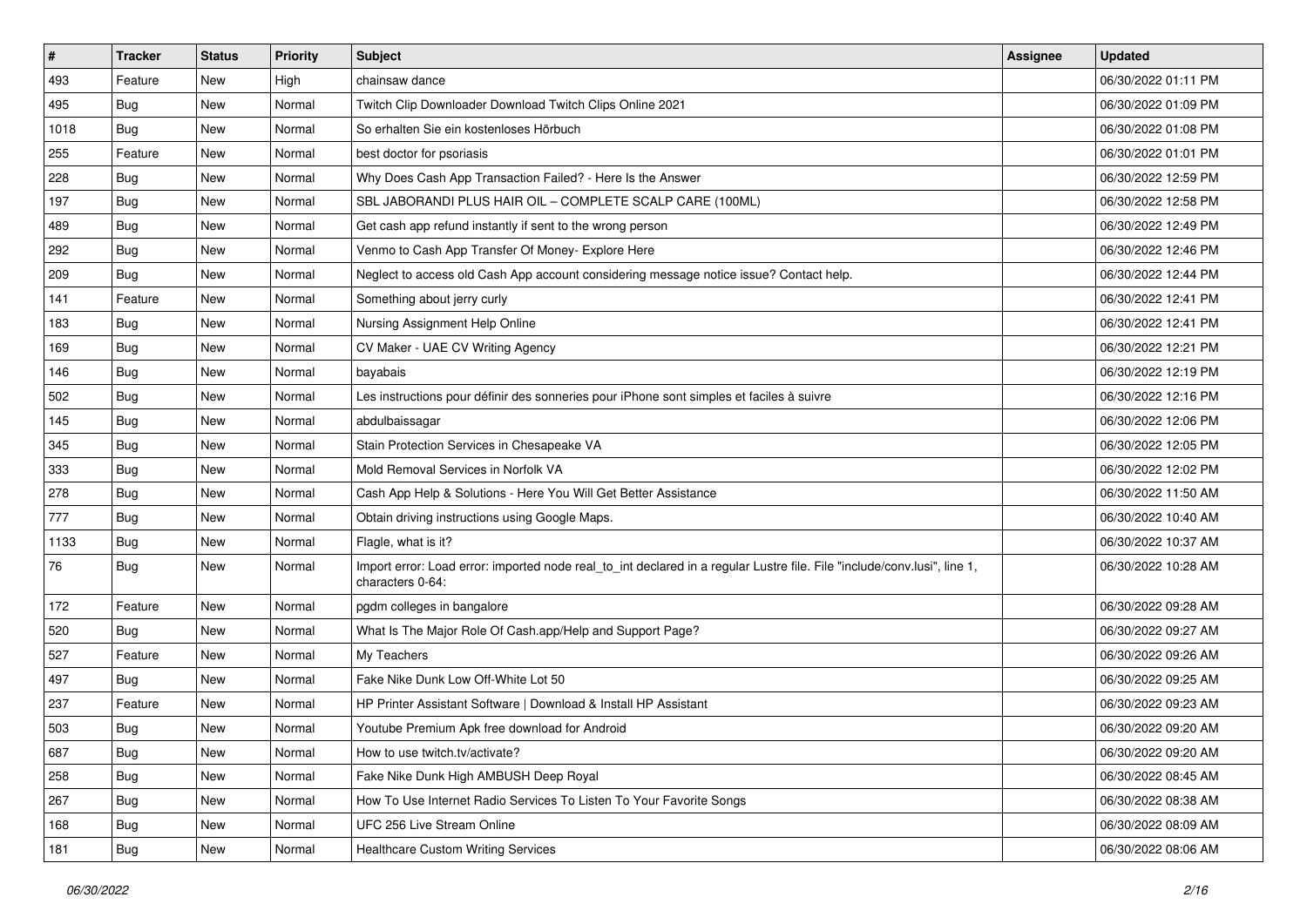| $\sharp$ | <b>Tracker</b> | <b>Status</b> | <b>Priority</b> | Subject                                                                                | <b>Assignee</b> | <b>Updated</b>      |
|----------|----------------|---------------|-----------------|----------------------------------------------------------------------------------------|-----------------|---------------------|
| 347      | <b>Bug</b>     | New           | Normal          | Eco/Green Cleaning Services in Chesapeake VA                                           |                 | 06/30/2022 07:34 AM |
| 133      | <b>Bug</b>     | New           | Normal          | craftlabs                                                                              |                 | 06/30/2022 07:30 AM |
| 514      | Bug            | New           | Normal          | Trans-Caribbean                                                                        |                 | 06/30/2022 07:28 AM |
| 820      | <b>Bug</b>     | New           | Normal          | Metal Slug Apk para Android                                                            |                 | 06/30/2022 07:20 AM |
| 525      | Bug            | New           | Normal          | If you don't have a QR code: How to activate cash app card in app                      |                 | 06/30/2022 07:03 AM |
| 508      | <b>Bug</b>     | New           | Normal          | hire a professional dissertation help                                                  |                 | 06/30/2022 07:03 AM |
| 496      | Bug            | New           | Normal          | What is Live NetTV?                                                                    |                 | 06/30/2022 06:44 AM |
| 529      | <b>Bug</b>     | New           | Normal          | Thop TV APK - Free Download for Android                                                |                 | 06/30/2022 06:43 AM |
| 234      | <b>Bug</b>     | New           | Normal          | My Personal Experience With the College Writing Services                               |                 | 06/30/2022 06:42 AM |
| 331      | Bug            | New           | Normal          | Water Extraction Services in Norfolk VA                                                |                 | 06/30/2022 05:51 AM |
| 218      | <b>Bug</b>     | New           | Normal          | Popular Educational trends                                                             |                 | 06/30/2022 05:12 AM |
| 1132     | Bug            | New           | Normal          | Registration process on Huobi                                                          |                 | 06/30/2022 05:10 AM |
| 735      | Bug            | New           | Normal          | A quick fix of how to get money back from cash app stocks                              |                 | 06/30/2022 04:56 AM |
| 699      | <b>Bug</b>     | New           | Normal          | Would you be able to utilize Cash App Twitch?                                          |                 | 06/30/2022 04:55 AM |
| 724      | <b>Bug</b>     | <b>New</b>    | Normal          | Dial Chime Customer support number for a quick response                                |                 | 06/30/2022 04:34 AM |
| 478      | Feature        | New           | Normal          | Is it safe to install third-party WhatsApp GB?                                         |                 | 06/30/2022 04:23 AM |
| 316      | <b>Bug</b>     | New           | Normal          | Finden Sie den besten Klingelton für Ihr Telefon                                       |                 | 06/30/2022 04:13 AM |
| 219      | Bug            | New           | Normal          | Free Ringtones for Cell Phones.                                                        |                 | 06/30/2022 03:45 AM |
| 284      | <b>Bug</b>     | New           | Normal          | All About Cash App Transfer Fail Problems                                              |                 | 06/30/2022 03:26 AM |
| 246      | <b>Bug</b>     | New           | Normal          | The Beast App                                                                          |                 | 06/30/2022 03:17 AM |
| 248      | <b>Bug</b>     | New           | Normal          | Mobile ringtones and attractiveness ringtones                                          |                 | 06/30/2022 02:54 AM |
| 789      | <b>Bug</b>     | New           | Normal          | Full version                                                                           |                 | 06/30/2022 02:36 AM |
| 194      | Bug            | New           | Normal          | lace closure wigs                                                                      |                 | 06/30/2022 02:19 AM |
| 247      | <b>Bug</b>     | New           | Normal          | best 4 Channel Amp                                                                     |                 | 06/30/2022 02:19 AM |
| 721      | <b>Bug</b>     | New           | Normal          | Cómo instalar un Mod Apk                                                               |                 | 06/30/2022 02:08 AM |
| 901      | Feature        | New           | Normal          | good game ever                                                                         |                 | 06/30/2022 01:50 AM |
| 75       | <b>Bug</b>     | New           | Normal          | exception File "checks/algebraicLoop.ml", line 368, characters 16-22: Assertion failed |                 | 06/30/2022 01:21 AM |
| 589      | i Bug          | New           | Normal          | How can I get the cash app phone number of customer support?                           |                 | 06/30/2022 12:20 AM |
| 180      | Feature        | New           | Normal          | homoeobazaar                                                                           |                 | 06/30/2022 12:17 AM |
| 214      | Feature        | New           | Normal          | Five Christmas Apps For Apple Users                                                    |                 | 06/29/2022 11:50 PM |
| 205      | <b>Bug</b>     | New           | Low             | Mens Designer Glasses                                                                  |                 | 06/29/2022 11:48 PM |
| 175      | Feature        | New           | Normal          | All About Cash App Transfer Fail Problems                                              |                 | 06/29/2022 11:47 PM |
| 705      | <b>Bug</b>     | New           | Normal          | wuxiaworld                                                                             |                 | 06/29/2022 11:42 PM |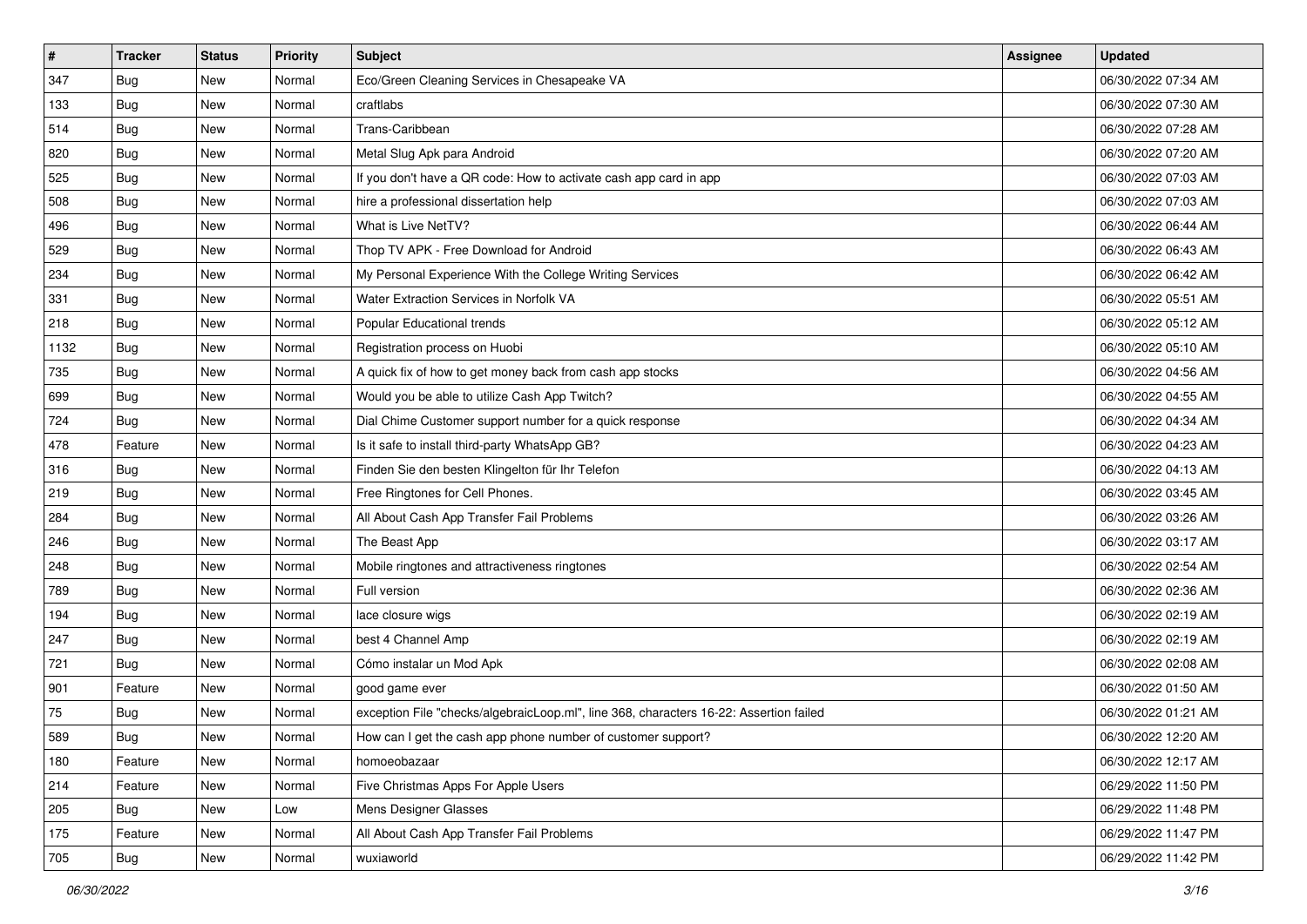| #   | <b>Tracker</b> | <b>Status</b> | <b>Priority</b> | Subject                                                                          | <b>Assignee</b> | <b>Updated</b>      |
|-----|----------------|---------------|-----------------|----------------------------------------------------------------------------------|-----------------|---------------------|
| 164 | <b>Bug</b>     | New           | Normal          | dfgbd                                                                            |                 | 06/29/2022 11:36 PM |
| 553 | <b>Bug</b>     | New           | Normal          | Cinema HD APK - Free Movie Enjoyment App on Android                              |                 | 06/29/2022 11:35 PM |
| 143 | <b>Bug</b>     | New           | Normal          | Bob lace front wigs                                                              |                 | 06/29/2022 11:22 PM |
| 623 | <b>Bug</b>     | New           | Normal          | Listen to online radio stations for mobile phones                                |                 | 06/29/2022 11:19 PM |
| 515 | <b>Bug</b>     | New           | Normal          | Fragment Nike Dunk High Tokyo Fake                                               |                 | 06/29/2022 11:19 PM |
| 537 | <b>Bug</b>     | New           | Normal          | Get tech assistance with customer support on ATT Yahoo email login issue.        |                 | 06/29/2022 11:06 PM |
| 664 | Bug            | New           | Normal          | Tea TV Apk Download - The Best Way to Watch Movies Offline                       |                 | 06/29/2022 11:00 PM |
| 811 | Bug            | New           | Normal          | Canon IJ Network Tool                                                            |                 | 06/29/2022 10:59 PM |
| 766 | <b>Bug</b>     | New           | Normal          | Pobreflix Mod APK Review                                                         |                 | 06/29/2022 10:55 PM |
| 136 | Bug            | New           | Normal          | snappow                                                                          |                 | 06/29/2022 10:52 PM |
| 189 | <b>Bug</b>     | New           | Normal          | <b>College Biology Writing Services</b>                                          |                 | 06/29/2022 10:51 PM |
| 719 | <b>Bug</b>     | New           | Normal          | How Do I Send \$5000 Through Cash App Account With Ease?                         |                 | 06/29/2022 10:15 PM |
| 622 | Bug            | New           | Normal          | CheapestMedsShop   100% Safe Medicines Online in UK & AUS.                       |                 | 06/29/2022 10:10 PM |
| 549 | <b>Bug</b>     | New           | Normal          | Radio Luisteren                                                                  |                 | 06/29/2022 10:01 PM |
| 555 | <b>Bug</b>     | New           | Normal          | web design development in hyderabad                                              |                 | 06/29/2022 09:50 PM |
| 150 | Bug            | New           | Normal          | dfgh                                                                             |                 | 06/29/2022 09:47 PM |
| 522 | Feature        | New           | Normal          | Can You Check App Limits, If Cash app won't let me send money?                   |                 | 06/29/2022 09:36 PM |
| 230 | <b>Bug</b>     | New           | Normal          | Add Money To Cash App Card - Auto Cash Apps                                      |                 | 06/29/2022 09:34 PM |
| 604 | Bug            | New           | Normal          | Idle Game Online                                                                 |                 | 06/29/2022 09:21 PM |
| 473 | <b>Bug</b>     | New           | Normal          | Floor Stripping Arlington MA                                                     |                 | 06/29/2022 09:20 PM |
| 257 | <b>Bug</b>     | New           | Normal          | Best latte machines                                                              |                 | 06/29/2022 09:17 PM |
| 490 | <b>Bug</b>     | New           | Normal          | Unlock cash app account by getting quick solutions from the technical executives |                 | 06/29/2022 09:14 PM |
| 788 | Bug            | New           | Normal          | Intro Maker Mod APK                                                              |                 | 06/29/2022 09:13 PM |
| 470 | <b>Bug</b>     | New           | Normal          | Commercial Floor Cleaning Westchester MA                                         |                 | 06/29/2022 09:07 PM |
| 461 | <b>Bug</b>     | New           | Normal          | Germs Removal Medford MA                                                         |                 | 06/29/2022 09:06 PM |
| 764 | Bug            | New           | Normal          | What is available to see what I can watch HBO Max?                               |                 | 06/29/2022 08:50 PM |
| 603 | <b>Bug</b>     | New           | Normal          | Premiere gratuito da lista de IPTV                                               |                 | 06/29/2022 08:40 PM |
| 466 | <b>Bug</b>     | New           | Normal          | Floor Stripping Westchester MA                                                   |                 | 06/29/2022 08:36 PM |
| 380 | <b>Bug</b>     | New           | Normal          | Moving Services in McLean VA                                                     |                 | 06/29/2022 08:29 PM |
| 662 | <b>Bug</b>     | New           | Normal          | Oreo TV Download - The Easiest Way to Watch Live TV                              |                 | 06/29/2022 08:19 PM |
| 581 | <b>Bug</b>     | New           | Normal          | E-Learning Course Help                                                           |                 | 06/29/2022 08:19 PM |
| 597 | Bug            | New           | Normal          | Universo s / f Download                                                          |                 | 06/29/2022 08:19 PM |
| 492 | <b>Bug</b>     | New           | Normal          | HD Streamz MOD APK v3.5.5 (Keine Werbung)                                        |                 | 06/29/2022 08:18 PM |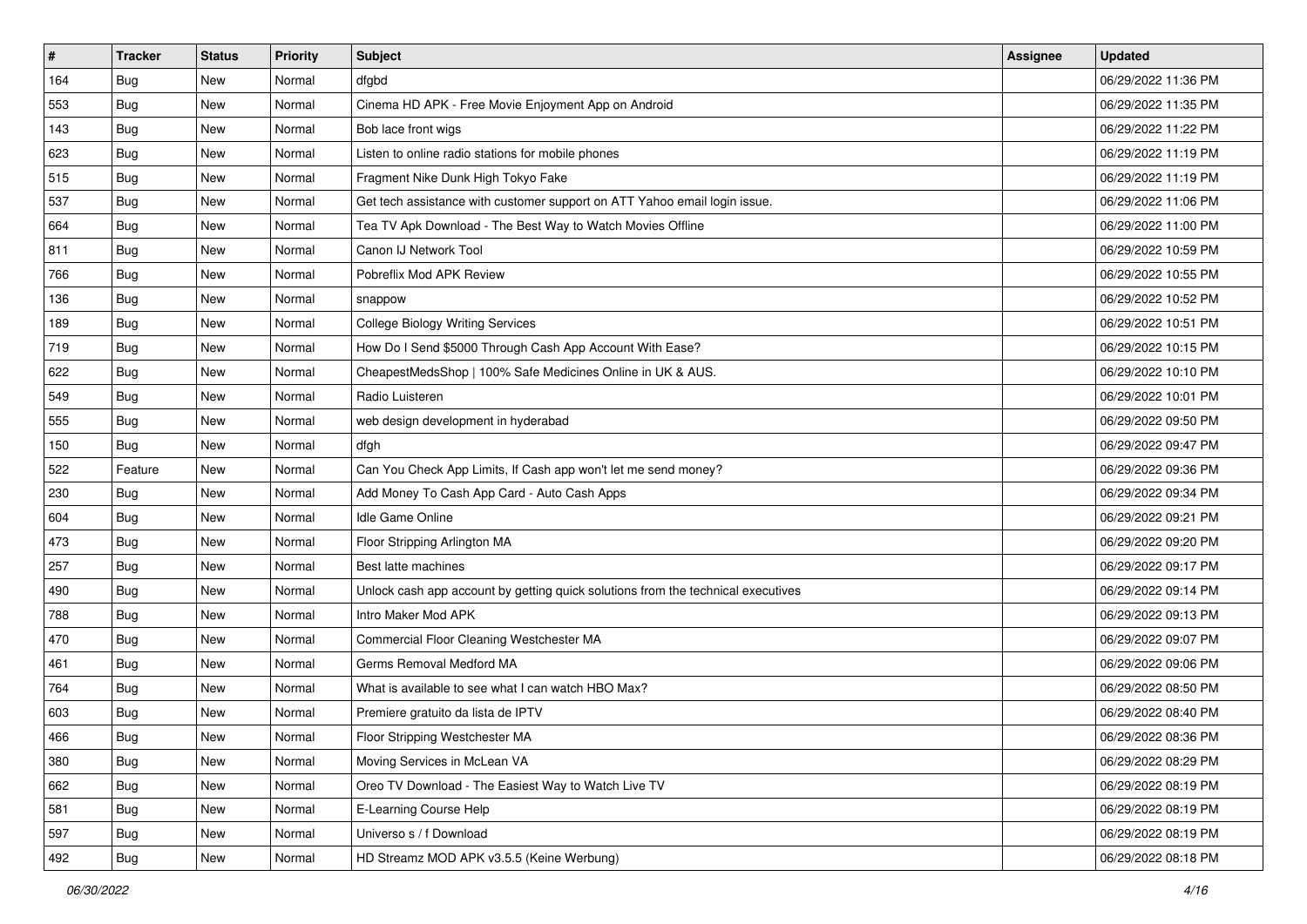| $\vert$ # | <b>Tracker</b> | <b>Status</b> | <b>Priority</b> | <b>Subject</b>                                                                                                                                                                                                                                                        | <b>Assignee</b> | <b>Updated</b>      |
|-----------|----------------|---------------|-----------------|-----------------------------------------------------------------------------------------------------------------------------------------------------------------------------------------------------------------------------------------------------------------------|-----------------|---------------------|
| 642       | <b>Bug</b>     | New           | Normal          | thong tin thoi tiet ngay hom nay                                                                                                                                                                                                                                      |                 | 06/29/2022 07:52 PM |
| 312       | <b>Bug</b>     | New           | Normal          | Stain Protection Services in Virginia Beach VA                                                                                                                                                                                                                        |                 | 06/29/2022 07:48 PM |
| 652       | <b>Bug</b>     | New           | Normal          | Sesame Health Benefits                                                                                                                                                                                                                                                |                 | 06/29/2022 07:46 PM |
| 799       | Bug            | New           | Normal          | Who Is an ETL Engineer                                                                                                                                                                                                                                                |                 | 06/29/2022 07:36 PM |
| 712       | <b>Bug</b>     | New           | Normal          | <b>Tips and Tricks</b>                                                                                                                                                                                                                                                |                 | 06/29/2022 07:26 PM |
| 1131      | <b>Bug</b>     | New           | Normal          | Calculatrice Forex pour calculer les paramètres de la copie des transactions                                                                                                                                                                                          |                 | 06/29/2022 07:24 PM |
| 142       | Feature        | New           | Normal          | About ashimary hair                                                                                                                                                                                                                                                   |                 | 06/29/2022 07:17 PM |
| 616       | <b>Bug</b>     | New           | Normal          | Buy Anavar Tablets   Anavar For Sale in USA, UK & Australia                                                                                                                                                                                                           |                 | 06/29/2022 07:00 PM |
| 115       | <b>Bug</b>     | New           | Normal          | NFL LIVE STREAM                                                                                                                                                                                                                                                       |                 | 06/29/2022 07:00 PM |
| 922       | Bug            | New           | Normal          | Why Is The Need For Assignment Writing Services?                                                                                                                                                                                                                      |                 | 06/29/2022 06:48 PM |
| 658       | <b>Bug</b>     | New           | Normal          | Watermelon Nutrition Facts And Health Benefits                                                                                                                                                                                                                        |                 | 06/29/2022 06:46 PM |
| 151       | Feature        | New           | Normal          | Law Essay Writing Service - Assignments Planet                                                                                                                                                                                                                        |                 | 06/29/2022 06:45 PM |
| 678       | Bug            | New           | Normal          | How to be a winner in buidnow gg                                                                                                                                                                                                                                      |                 | 06/29/2022 06:31 PM |
| 551       | <b>Bug</b>     | New           | Normal          | Why Do Students Need Online Best Dissertation Writing Services?                                                                                                                                                                                                       |                 | 06/29/2022 06:30 PM |
| 701       | <b>Bug</b>     | New           | Normal          | Why Law Essay Helper UK is Necessary?                                                                                                                                                                                                                                 |                 | 06/29/2022 06:29 PM |
| 253       | Bug            | New           | Normal          | <b>Florence Lawrence</b>                                                                                                                                                                                                                                              |                 | 06/29/2022 06:22 PM |
| 119       | <b>Bug</b>     | New           | Normal          | klhjigyu                                                                                                                                                                                                                                                              |                 | 06/29/2022 06:19 PM |
| 767       | <b>Bug</b>     | New           | Normal          | apkmod                                                                                                                                                                                                                                                                |                 | 06/29/2022 06:15 PM |
| 475       | <b>Bug</b>     | New           | Normal          | Floor Cleaning Arlington MA                                                                                                                                                                                                                                           |                 | 06/29/2022 05:53 PM |
| 573       | <b>Bug</b>     | New           | Normal          | Experimente lo mejor en la aplicación Apk de juegos gratis                                                                                                                                                                                                            |                 | 06/29/2022 05:48 PM |
| 132       | <b>Bug</b>     | New           | Normal          | concrete-everything                                                                                                                                                                                                                                                   |                 | 06/29/2022 05:41 PM |
| 771       | <b>Bug</b>     | New           | Normal          | united airlines baggage policy                                                                                                                                                                                                                                        |                 | 06/29/2022 05:39 PM |
| 1069      | Bug            | New           | Normal          | how to get cash app support phone number 24*7 available                                                                                                                                                                                                               |                 | 06/29/2022 05:37 PM |
| 624       | <b>Bug</b>     | New           | Normal          | Use go with the Driving Directions for your go                                                                                                                                                                                                                        |                 | 06/29/2022 05:22 PM |
| 516       | <b>Bug</b>     | New           | Normal          | Does Cash App Help To Get Cash App Refund Without Any Interruption?                                                                                                                                                                                                   |                 | 06/29/2022 05:12 PM |
| 628       | Bug            | New           | Normal          | CV reviewing services!                                                                                                                                                                                                                                                |                 | 06/29/2022 05:09 PM |
| 657       | <b>Bug</b>     | New           | Normal          | Coconut Nutrition Facts And Health Benefits                                                                                                                                                                                                                           |                 | 06/29/2022 05:05 PM |
| 140       | <b>Bug</b>     | New           | Normal          | sugarbalanceusa                                                                                                                                                                                                                                                       |                 | 06/29/2022 04:56 PM |
| 782       | <b>Bug</b>     | New           | Normal          | Comment faire une sonnerie téléphonique                                                                                                                                                                                                                               |                 | 06/29/2022 04:47 PM |
| 481       | <b>Bug</b>     | New           | Normal          | Nur Online Shop                                                                                                                                                                                                                                                       |                 | 06/29/2022 03:52 PM |
| 772       | <b>Bug</b>     | New           | Normal          | united airlines baggage policy                                                                                                                                                                                                                                        |                 | 06/29/2022 03:40 PM |
| 593       | <b>Bug</b>     | New           | Normal          | Eiffel Spark Ultimate C2 SN series is a fully synthetic range of advanced performance engine oils blended in high<br>performance fully synthetic (PAO - polyalphaolefin) basestocks fortified with advanced technology additive system,<br>specifically formulated to |                 | 06/29/2022 03:34 PM |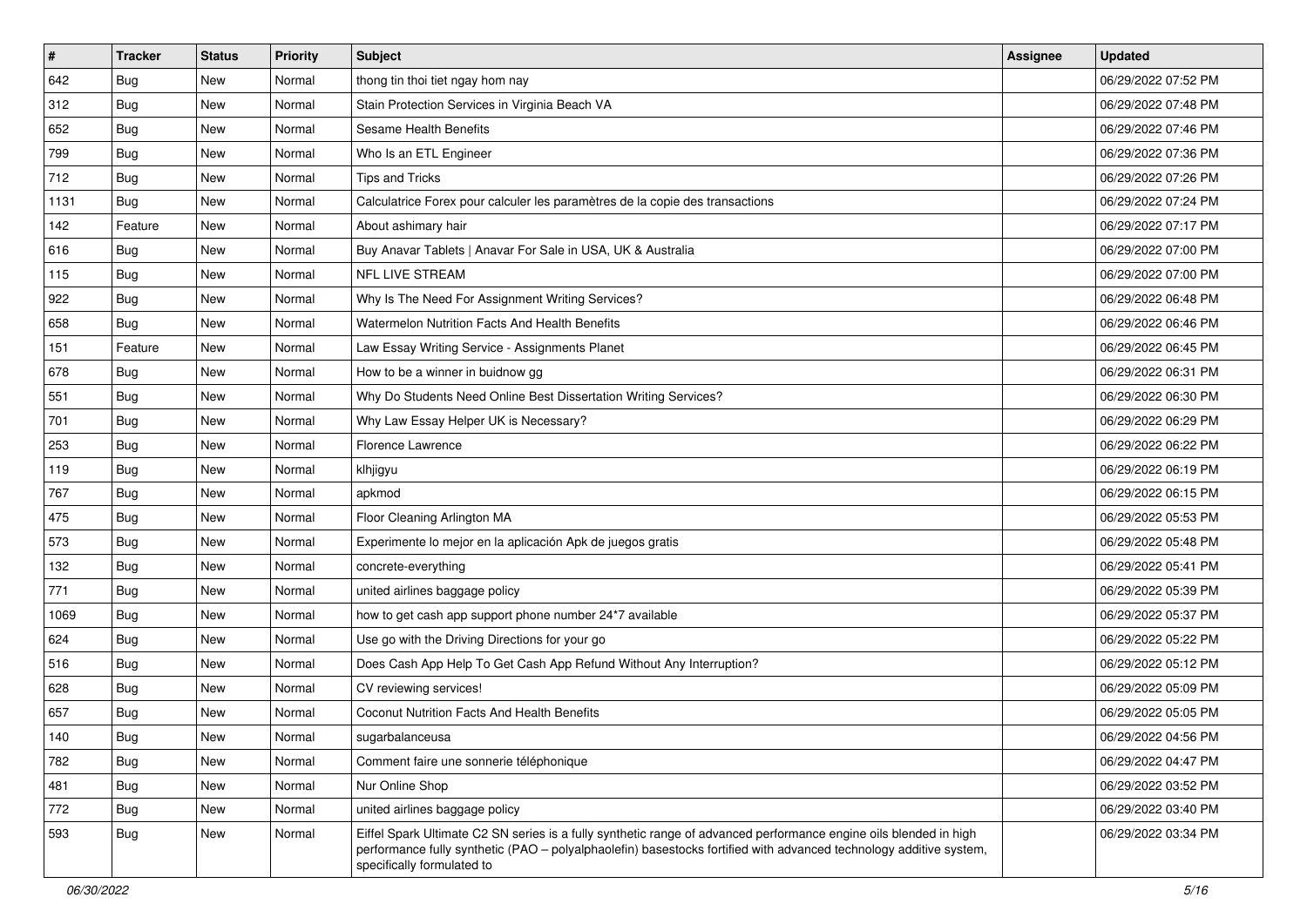| $\vert$ # | <b>Tracker</b> | <b>Status</b> | <b>Priority</b> | <b>Subject</b>                                                                | <b>Assignee</b> | <b>Updated</b>      |
|-----------|----------------|---------------|-----------------|-------------------------------------------------------------------------------|-----------------|---------------------|
| 717       | <b>Bug</b>     | New           | Normal          | Disney Plus Apk - Watch Movies and TV Shows on Your Device                    |                 | 06/29/2022 03:10 PM |
| 592       | Bug            | New           | Normal          | Deezer Premium APK - Baixe músicas de qualquer lugar do mundo de graça        |                 | 06/29/2022 03:10 PM |
| 321       | Bug            | New           | Normal          | Tile & Grout Cleaning Services in Virginia Beach VA                           |                 | 06/29/2022 02:55 PM |
| 336       | <b>Bug</b>     | New           | Normal          | Tile & Grout Cleaning Services in Norfolk VA                                  |                 | 06/29/2022 02:50 PM |
| 561       | <b>Bug</b>     | <b>New</b>    | Normal          | Enjoy the Full YouTube Premium Experience With YouTube Premium Membership     |                 | 06/29/2022 02:18 PM |
| 211       | <b>Bug</b>     | New           | Normal          | Problem in Cash App rebate? Call Cash App customer service number for help.   |                 | 06/29/2022 01:49 PM |
| 599       | Bug            | New           | Normal          | Do you know how to delete cash app account from your computer?                |                 | 06/29/2022 01:49 PM |
| 783       | <b>Bug</b>     | New           | Normal          | How Do I Determine The Reasons And Solutions To Fix Cash App Transfer Failed? |                 | 06/29/2022 01:42 PM |
| 559       | Bug            | New           | High            | What Are Permission For Applications like Facebook Sending MMS?               |                 | 06/29/2022 01:15 PM |
| 557       | Feature        | <b>New</b>    | Normal          | <b>Business Law Assignment Help</b>                                           |                 | 06/29/2022 01:12 PM |
| 519       | <b>Bug</b>     | New           | Normal          | Are you finding online UK Assignment writers?                                 |                 | 06/29/2022 01:01 PM |
| 1077      | <b>Bug</b>     | New           | Normal          | Les excellentes façons d'utiliser ces images                                  |                 | 06/29/2022 12:54 PM |
| 285       | Bug            | <b>New</b>    | Normal          | Have you ever written an essay?                                               |                 | 06/29/2022 12:45 PM |
| 774       | <b>Bug</b>     | New           | Normal          | Follow proper initiatives                                                     |                 | 06/29/2022 12:34 PM |
| 243       | Feature        | New           | Normal          | Reconstruir la pandilla de la mafia en Gangstar Vegas MOD APK                 |                 | 06/29/2022 12:33 PM |
| 512       | Bug            | New           | Normal          | The Importance Of Using Custom Writing Services                               |                 | 06/29/2022 12:33 PM |
| 612       | <b>Bug</b>     | New           | Normal          | Luxury Slingshot Rental                                                       |                 | 06/29/2022 12:15 PM |
| 161       | Bug            | New           | Normal          | dfdrtyuio                                                                     |                 | 06/29/2022 12:00 PM |
| 677       | <b>Bug</b>     | New           | Normal          | Logo Design Services Near Me                                                  |                 | 06/29/2022 11:58 AM |
| 661       | <b>Bug</b>     | New           | Normal          | Turbo VPN MOD APK Download                                                    |                 | 06/29/2022 11:57 AM |
| 586       | <b>Bug</b>     | New           | Normal          | Best Modifications For Your Mobile Phone                                      |                 | 06/29/2022 11:54 AM |
| 542       | <b>Bug</b>     | New           | Normal          | Web N Logo Design                                                             |                 | 06/29/2022 11:42 AM |
| 554       | Bug            | <b>New</b>    | Normal          | XvideoStudio Video Editor APK Free Download on TechToDown                     |                 | 06/29/2022 11:31 AM |
| 217       | <b>Bug</b>     | New           | Normal          | How this service matter most?                                                 |                 | 06/29/2022 11:28 AM |
| 352       | Bug            | New           | Normal          | Tile & Grout Cleaning Services in Chesapeake VA                               |                 | 06/29/2022 11:19 AM |
| 659       | Bug            | New           | Normal          | Olive Oil Properties And Health Benefits                                      |                 | 06/29/2022 11:15 AM |
| 650       | Bug            | New           | Normal          | <b>Cherries Health Benefits</b>                                               |                 | 06/29/2022 11:13 AM |
| 202       | <b>Bug</b>     | New           | Normal          | blonde wig                                                                    |                 | 06/29/2022 11:08 AM |
| 618       | Bug            | New           | Normal          | Buy Steroids Online with OurMedicnes.com   Best Quality Steroids              |                 | 06/29/2022 10:57 AM |
| 762       | Bug            | New           | Normal          | How To Add Money To A Cash App Card If Struggling With Low Amount?            |                 | 06/29/2022 10:53 AM |
| 1087      | <b>Bug</b>     | New           | Normal          | How do new writers start out?                                                 |                 | 06/29/2022 10:43 AM |
| 532       | <b>Bug</b>     | New           | Normal          | My Assignment Help                                                            |                 | 06/29/2022 10:39 AM |
| 563       | <b>Bug</b>     | New           | Normal          | Understanding the Difference Between Free and Paid Mod Apks                   |                 | 06/29/2022 10:32 AM |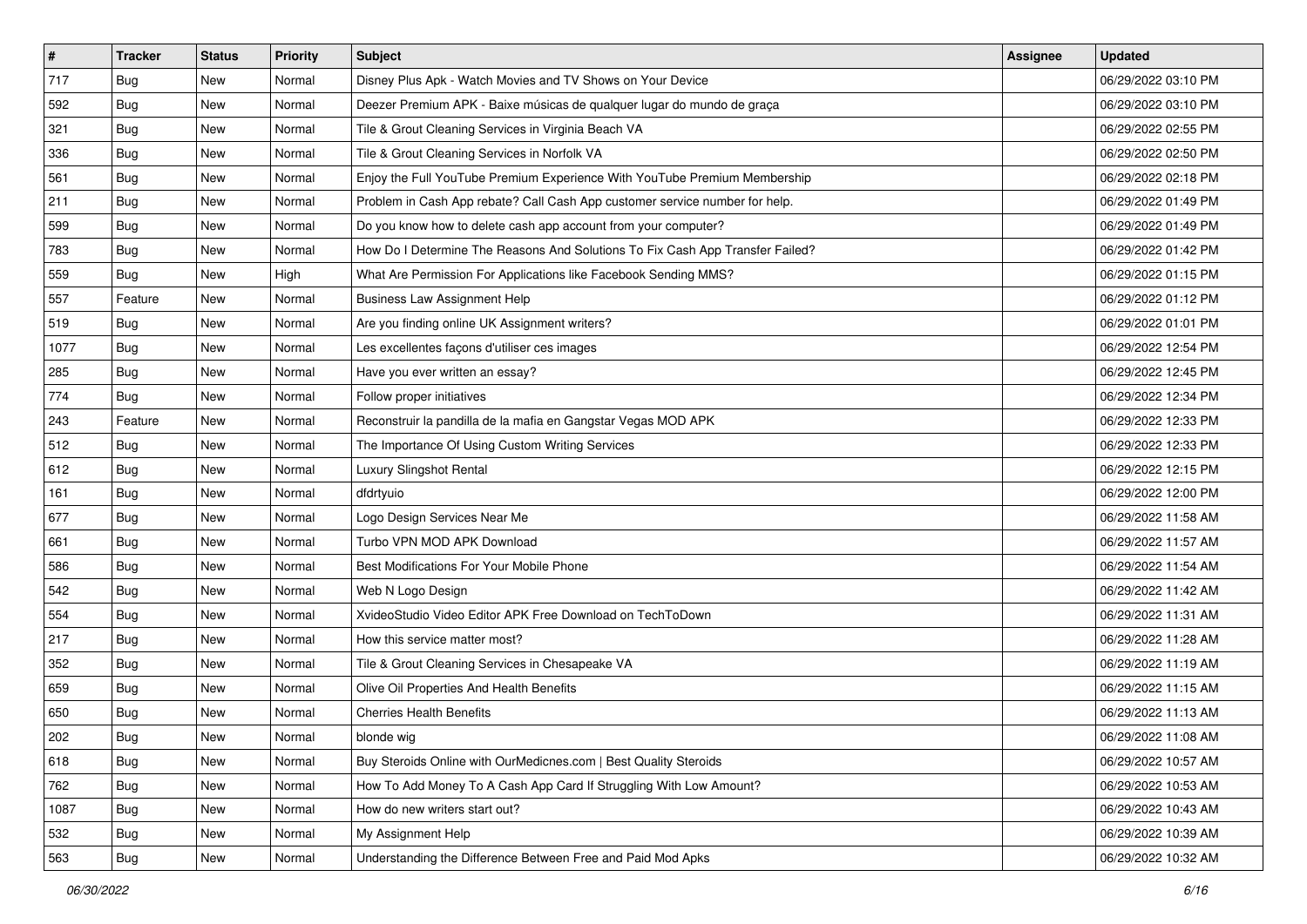| $\sharp$ | <b>Tracker</b> | <b>Status</b> | <b>Priority</b> | Subject                                                                                                 | <b>Assignee</b> | <b>Updated</b>      |
|----------|----------------|---------------|-----------------|---------------------------------------------------------------------------------------------------------|-----------------|---------------------|
| 708      | <b>Bug</b>     | New           | Normal          | Efficient ways to proceed with the cash app dispute process?                                            |                 | 06/29/2022 10:24 AM |
| 574      | <b>Bug</b>     | New           | Normal          | How to fix the Epson printer offline issue due to a wired connection?                                   |                 | 06/29/2022 10:23 AM |
| 587      | Bug            | New           | Normal          | Why Picsart Pro Offers Great Features                                                                   |                 | 06/29/2022 10:06 AM |
| 558      | Feature        | New           | Normal          | <b>Stunning Classic Sofas</b>                                                                           |                 | 06/29/2022 10:03 AM |
| 682      | Bug            | New           | Normal          | Does Facebook customer service live chat allow to speak with someone?                                   |                 | 06/29/2022 09:56 AM |
| 787      | <b>Bug</b>     | New           | Normal          | Assured Assignment Help                                                                                 |                 | 06/29/2022 09:56 AM |
| 576      | Bug            | New           | Normal          | So laden Sie ein Instagram-Bild herunter                                                                |                 | 06/29/2022 09:47 AM |
| 646      | Feature        | New           | Normal          | Collaborative Research Group                                                                            |                 | 06/29/2022 09:46 AM |
| 684      | <b>Bug</b>     | New           | Normal          | Difference between paper map and online map                                                             |                 | 06/29/2022 09:46 AM |
| 598      | Bug            | New           | Normal          | Universo s / f Download                                                                                 |                 | 06/29/2022 09:45 AM |
| 673      | <b>Bug</b>     | New           | Normal          | Learn the basics of pixel art - Clear grid                                                              |                 | 06/29/2022 09:44 AM |
| 540      | Bug            | New           | Normal          | Why Haven't I Received My Cash App Card? Can I get t the reasons behind it                              |                 | 06/29/2022 09:42 AM |
| 546      | Feature        | New           | Normal          | Quickbooks Error                                                                                        |                 | 06/29/2022 09:42 AM |
| 583      | <b>Bug</b>     | New           | High            | Need the Cash app customer service phone number?                                                        |                 | 06/29/2022 09:28 AM |
| 1116     | <b>Bug</b>     | <b>New</b>    | Normal          | ipTV smarts pro                                                                                         |                 | 06/29/2022 09:27 AM |
| 479      | <b>Bug</b>     | New           | Normal          | Limousine Service Bellevue WA                                                                           |                 | 06/29/2022 09:16 AM |
| 1114     | <b>Bug</b>     | New           | Normal          | To control the car, all you must do is click to go left or right and release the button to go straight. |                 | 06/29/2022 09:05 AM |
| 800      | Bug            | New           | Normal          | Who Is an ETL Engineer                                                                                  |                 | 06/29/2022 08:54 AM |
| 655      | <b>Bug</b>     | New           | Normal          | <b>Eggplant Health Benefits</b>                                                                         |                 | 06/29/2022 08:18 AM |
| 185      | Bug            | New           | Normal          | Non-Plagiarized Research Writing                                                                        |                 | 06/29/2022 07:58 AM |
| 806      | Feature        | New           | Normal          | Go everywhere thanks to mapquest driving directions                                                     |                 | 06/29/2022 07:38 AM |
| 668      | <b>Bug</b>     | New           | Normal          | Get to know Cash App Refund Process here                                                                |                 | 06/29/2022 07:21 AM |
| 615      | Bug            | New           | Normal          | CheapestMedsShop   100% Safe Medicines Online in USA UK & AUS.                                          |                 | 06/29/2022 07:03 AM |
| 613      | <b>Bug</b>     | New           | Normal          | Buy Aspadol 100mg Tab Online in US, UK, AU   Erospharmacy                                               |                 | 06/29/2022 07:00 AM |
| 695      | Bug            | New           | Normal          | Refer Listas IPTV Apk                                                                                   |                 | 06/29/2022 06:50 AM |
| 262      | Bug            | New           | Normal          | It this true to dealing Wuth                                                                            |                 | 06/29/2022 06:48 AM |
| 134      | <b>Bug</b>     | New           | Normal          | wisegolfers                                                                                             |                 | 06/29/2022 06:38 AM |
| 225      | <b>Bug</b>     | New           | Normal          | instant personal loan                                                                                   |                 | 06/29/2022 06:37 AM |
| 450      | Bug            | New           | Normal          | Floor Stripping Quincy MA                                                                               |                 | 06/29/2022 06:32 AM |
| 552      | Feature        | New           | Normal          | Radio rfm and the benefits of radio rfm                                                                 |                 | 06/29/2022 06:28 AM |
| 812      | Feature        | New           | Normal          | canon.com/ijsetup                                                                                       |                 | 06/29/2022 06:04 AM |
| 457      | <b>Bug</b>     | New           | Normal          | Carpet Cleaning Medford MA                                                                              |                 | 06/29/2022 06:00 AM |
| 222      | <b>Bug</b>     | New           | Normal          | Social Profile links                                                                                    |                 | 06/29/2022 05:59 AM |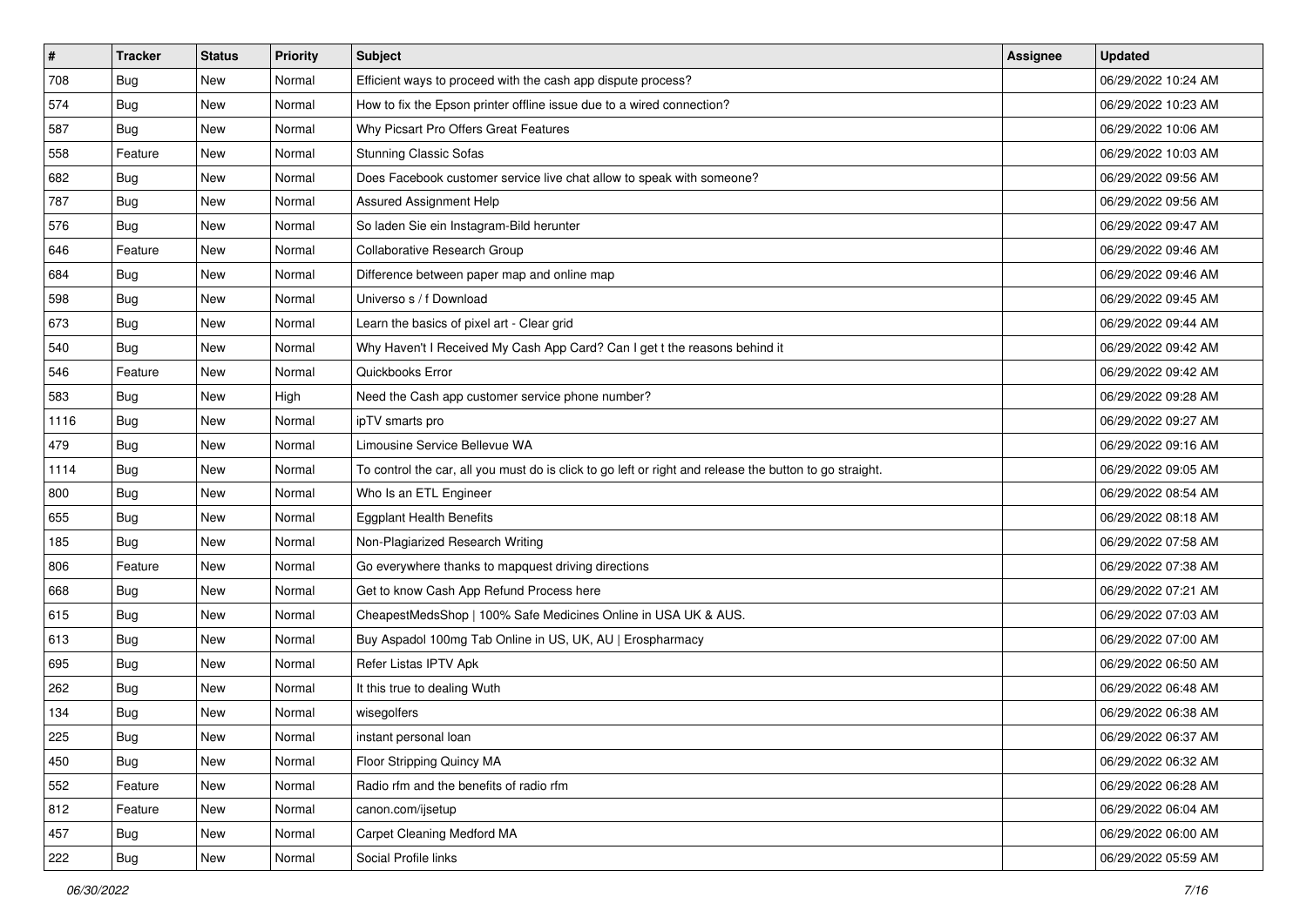| $\sharp$ | <b>Tracker</b> | <b>Status</b> | <b>Priority</b> | <b>Subject</b>                                                                      | <b>Assignee</b> | <b>Updated</b>      |
|----------|----------------|---------------|-----------------|-------------------------------------------------------------------------------------|-----------------|---------------------|
| 184      | <b>Bug</b>     | New           | Normal          | Affordable Business Writing Services                                                |                 | 06/29/2022 05:53 AM |
| 704      | <b>Bug</b>     | <b>New</b>    | Normal          | Reach support team of Chime Customer Service for instant help                       |                 | 06/29/2022 05:49 AM |
| 400      | <b>Bug</b>     | New           | Normal          | Office Moving Services in Potomac MD                                                |                 | 06/29/2022 05:42 AM |
| 465      | <b>Bug</b>     | <b>New</b>    | Normal          | Carpet Cleaning Westchester MA                                                      |                 | 06/29/2022 05:35 AM |
| 524      | <b>Bug</b>     | New           | Normal          | How Does Google Account Recovery Work If Your Account Is Hacked?                    |                 | 06/29/2022 05:32 AM |
| 178      | <b>Bug</b>     | New           | Normal          | transparent lace wigs                                                               |                 | 06/29/2022 05:31 AM |
| 564      | Bug            | New           | Normal          | How To Install RepelisPlus On Your Android Phone?                                   |                 | 06/29/2022 05:11 AM |
| 796      | <b>Bug</b>     | New           | Normal          | How Does Cash App ++ actually work and What is the process of it                    |                 | 06/29/2022 05:10 AM |
| 1117     | <b>Bug</b>     | New           | Normal          | Equal Words - Word search game for PC and Windows Phone                             |                 | 06/29/2022 04:58 AM |
| 609      | Bug            | New           | High            | Online Trusted Medicine Store in US for Health - Genericmedsupply                   |                 | 06/29/2022 04:53 AM |
| 770      | <b>Bug</b>     | New           | Normal          | Canon IJ Network Tool                                                               |                 | 06/29/2022 04:48 AM |
| 245      | Bug            | New           | Normal          | Write My Essay For Me Cheap                                                         |                 | 06/29/2022 04:10 AM |
| 526      | Bug            | New           | Normal          | Soundcloud to mp3 converter - Download Soundcloud songs                             |                 | 06/29/2022 04:01 AM |
| 804      | <b>Bug</b>     | New           | Normal          | Review                                                                              |                 | 06/29/2022 03:32 AM |
| 709      | <b>Bug</b>     | <b>New</b>    | Normal          | How To Load Cash App Card At Walmart Without Having To Face Any Hassle?             |                 | 06/29/2022 03:26 AM |
| 639      | Bug            | New           | Normal          | thong tin chinh xac                                                                 |                 | 06/29/2022 02:44 AM |
| 798      | <b>Bug</b>     | New           | Normal          | Who Is an ETL Engineer                                                              |                 | 06/29/2022 02:44 AM |
| 634      | Bug            | New           | Normal          | Buy Vidalista Tablets (Tadalafil) at [\$25 OFF + Free Shipping] Vidalistatablets    |                 | 06/29/2022 02:25 AM |
| 614      | <b>Bug</b>     | New           | Normal          | Como baixar o MOD APK no celular                                                    |                 | 06/29/2022 02:22 AM |
| 528      | Bug            | <b>New</b>    | Normal          | Korean Mag                                                                          |                 | 06/29/2022 01:13 AM |
| 556      | <b>Bug</b>     | New           | Normal          | Play Game Mod Apk With Your Friends                                                 |                 | 06/29/2022 01:00 AM |
| 584      | <b>Bug</b>     | New           | Normal          | Want the cash app customer service number to check balance?                         |                 | 06/29/2022 01:00 AM |
| 591      | Bug            | <b>New</b>    | Normal          | How To Find Facebook Modifications For Your Spotify Premium Apk?                    |                 | 06/29/2022 12:40 AM |
| 667      | <b>Bug</b>     | New           | Normal          | What Is a Ringtone?                                                                 |                 | 06/29/2022 12:34 AM |
| 703      | <b>Bug</b>     | New           | Normal          | For real-time help, dial Facebook customer service number                           |                 | 06/29/2022 12:30 AM |
| 250      | Bug            | New           | Normal          | Reviews of phone ringtones                                                          |                 | 06/29/2022 12:29 AM |
| 619      | <b>Bug</b>     | New           | Normal          | Online Trusted Medicine Store in US for Health - Genericmedsupply                   |                 | 06/29/2022 12:26 AM |
| 635      | Bug            | New           | Normal          | Buy Steroids Online with OurMedicnes.com   Best Quality Steroids                    |                 | 06/29/2022 12:17 AM |
| 550      | Bug            | New           | Normal          | Nederland FM - beste manieren om naar internationale radio op internet te luisteren |                 | 06/29/2022 12:06 AM |
| 669      | Feature        | New           | Normal          | Nursing Assignment Help                                                             |                 | 06/28/2022 11:16 PM |
| 265      | Bug            | New           | Normal          | 3 Faq's On Downloading To Your Apple Ipod                                           |                 | 06/28/2022 11:07 PM |
| 541      | <b>Bug</b>     | New           | Normal          | How to fix the cash app payment failed errors?                                      |                 | 06/28/2022 10:56 PM |
| 588      | <b>Bug</b>     | New           | Normal          | YouTube Vanced Apk Manager App - Como instalá-lo                                    |                 | 06/28/2022 10:56 PM |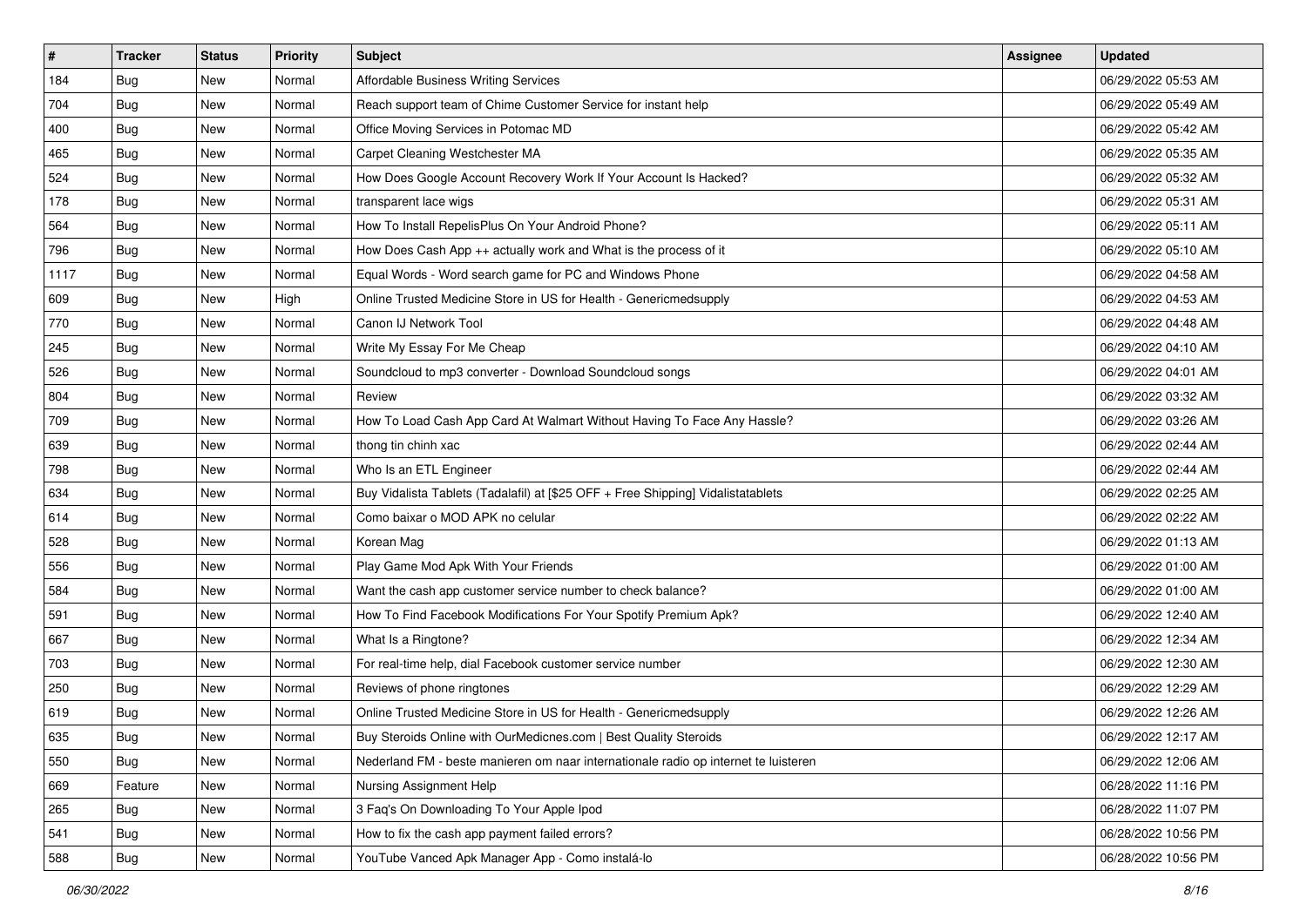| $\sharp$ | <b>Tracker</b> | <b>Status</b> | <b>Priority</b> | <b>Subject</b>                                                            | <b>Assignee</b> | <b>Updated</b>      |
|----------|----------------|---------------|-----------------|---------------------------------------------------------------------------|-----------------|---------------------|
| 689      | <b>Bug</b>     | New           | Normal          | How to use twitch.tv/activate?                                            |                 | 06/28/2022 10:48 PM |
| 715      | Bug            | <b>New</b>    | Normal          | Puppy Playtime Descargar gratis                                           |                 | 06/28/2022 10:46 PM |
| 808      | <b>Bug</b>     | New           | Normal          | Sinnvolle Guten-Morgen-Grüße                                              |                 | 06/28/2022 10:45 PM |
| 173      | Feature        | New           | Normal          | private limited company registration                                      |                 | 06/28/2022 09:51 PM |
| 683      | Feature        | New           | Normal          | Game creation                                                             |                 | 06/28/2022 09:51 PM |
| 886      | <b>Bug</b>     | New           | Normal          | Is the Fox News Channel on Roku free?                                     |                 | 06/28/2022 09:36 PM |
| 656      | Bug            | <b>New</b>    | Normal          | Kiwi Nutrition Facts And Health Benefits                                  |                 | 06/28/2022 08:54 PM |
| 518      | <b>Bug</b>     | New           | Normal          | How To Check The Balance Of Cash App Account By Taking Cash App Support?  |                 | 06/28/2022 08:51 PM |
| 239      | <b>Bug</b>     | New           | Normal          | Algunas características más de Choices MOD APK                            |                 | 06/28/2022 08:47 PM |
| 672      | Bug            | New           | Normal          | The easiest way to delete ringtones on iPhone                             |                 | 06/28/2022 08:44 PM |
| 138      | <b>Bug</b>     | New           | Normal          | own-sweethome                                                             |                 | 06/28/2022 08:42 PM |
| 711      | <b>Bug</b>     | New           | Normal          | Human Fall Flat Apk Download                                              |                 | 06/28/2022 08:27 PM |
| 740      | Feature        | New           | Normal          | Online Thesis Help USA                                                    |                 | 06/28/2022 08:25 PM |
| 171      | Feature        | New           | Normal          | loan management system                                                    |                 | 06/28/2022 08:24 PM |
| 594      | Feature        | New           | Normal          | How does research proposal help online make it easy for me?               |                 | 06/28/2022 08:23 PM |
| 474      | <b>Bug</b>     | New           | Normal          | Floor Waxing Arlington MA                                                 |                 | 06/28/2022 08:10 PM |
| 229      | Feature        | New           | Normal          | How To Delete Cash App Account? - Check Out the Steps In Detail           |                 | 06/28/2022 07:06 PM |
| 888      | <b>Bug</b>     | New           | Normal          | Is the Fox News Channel on Roku free?                                     |                 | 06/28/2022 06:58 PM |
| 123      | <b>Bug</b>     | New           | Normal          | https://www.reddit.com/r/NRLgrandfinal2020/                               |                 | 06/28/2022 06:50 PM |
| 372      | <b>Bug</b>     | <b>New</b>    | Normal          | Auto Transport Services in Arlington County VA                            |                 | 06/28/2022 06:49 PM |
| 271      | Feature        | New           | Normal          | Fashion                                                                   |                 | 06/28/2022 06:41 PM |
| 477      | <b>Bug</b>     | New           | Normal          | What Does Online Coupon Mean?                                             |                 | 06/28/2022 06:40 PM |
| 693      | Feature        | New           | Normal          | How To Get My Money Back From The Cash App To Your Wallet?                |                 | 06/28/2022 06:38 PM |
| 733      | <b>Bug</b>     | New           | Normal          | How does one go about getting a book deal?                                |                 | 06/28/2022 06:35 PM |
| 533      | <b>Bug</b>     | New           | Normal          | How to complete the homework assignments in economics in the easiest way? |                 | 06/28/2022 06:26 PM |
| 149      | Bug            | New           | Normal          | dftgy                                                                     |                 | 06/28/2022 06:18 PM |
| 207      | Feature        | New           | Low             | real estate lead conversion                                               |                 | 06/28/2022 06:09 PM |
| 648      | Feature        | New           | Normal          | Plum Health Benefits                                                      |                 | 06/28/2022 06:02 PM |
| 651      | Bug            | New           | Normal          | Salmon Health Benefits                                                    |                 | 06/28/2022 05:49 PM |
| 813      | Feature        | New           | Normal          | Canon.com/ijsetup                                                         |                 | 06/28/2022 05:15 PM |
| 643      | <b>Bug</b>     | New           | Normal          | Oreo TV Apk Download                                                      |                 | 06/28/2022 04:57 PM |
| 159      | Bug            | New           | Normal          | xfguih njgkh                                                              |                 | 06/28/2022 04:45 PM |
| 726      | Bug            | New           | Normal          | Mobile Application Development Services                                   |                 | 06/28/2022 04:44 PM |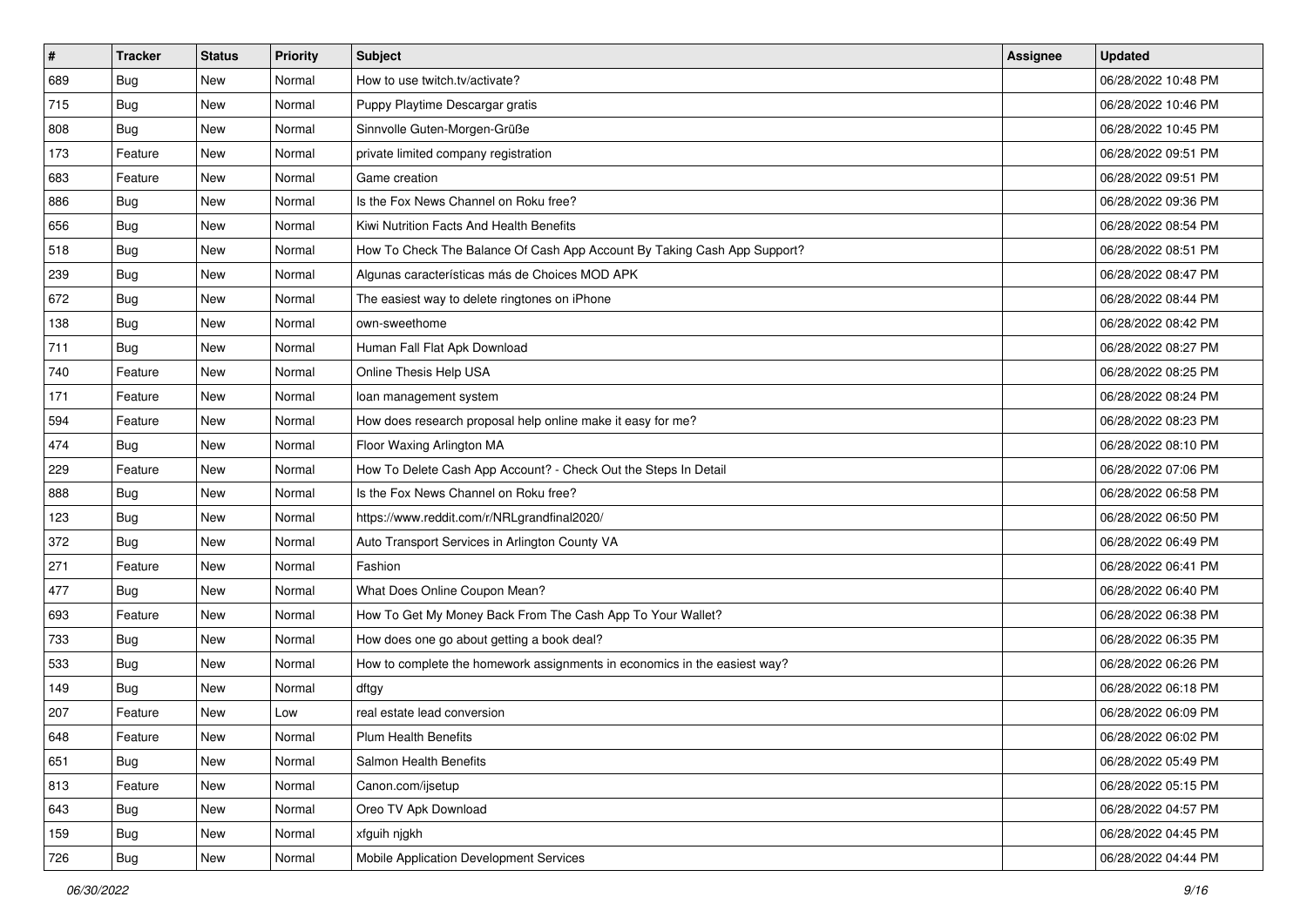| $\sharp$ | <b>Tracker</b> | <b>Status</b> | <b>Priority</b> | Subject                                                                                             | <b>Assignee</b> | <b>Updated</b>      |
|----------|----------------|---------------|-----------------|-----------------------------------------------------------------------------------------------------|-----------------|---------------------|
| 697      | <b>Bug</b>     | New           | Normal          | How to Descargar Pura TV For Android                                                                |                 | 06/28/2022 04:43 PM |
| 186      | Feature        | New           | Normal          | homoeobazaar                                                                                        |                 | 06/28/2022 04:29 PM |
| 1115     | Bug            | New           | Normal          | How to access your saved favorite Tiktok                                                            |                 | 06/28/2022 03:59 PM |
| 769      | <b>Bug</b>     | New           | Normal          | check my cash app                                                                                   |                 | 06/28/2022 03:29 PM |
| 816      | Bug            | New           | Normal          | Play Scribble io fun with everyone                                                                  |                 | 06/28/2022 03:20 PM |
| 240      | Feature        | New           | Normal          | Juego interesante de Dragon Ball Legends MOD APK                                                    |                 | 06/28/2022 02:55 PM |
| 980      | Bug            | New           | Normal          | Free Gas Cards for the Unemployed                                                                   |                 | 06/28/2022 02:54 PM |
| 645      | <b>Bug</b>     | New           | Normal          | thong tin chinh xac nhat hom nay                                                                    |                 | 06/28/2022 02:48 PM |
| 647      | Feature        | New           | Normal          | <b>Cranberry Health Benefits</b>                                                                    |                 | 06/28/2022 02:47 PM |
| 776      | Bug            | New           | Normal          | Wibargain                                                                                           |                 | 06/28/2022 01:57 PM |
| 605      | Feature        | New           | Normal          | What will the future of logo design be like?                                                        |                 | 06/28/2022 01:31 PM |
| 969      | Bug            | New           | Normal          | Watch NCAA Football Live Match Free                                                                 |                 | 06/28/2022 01:31 PM |
| 280      | <b>Bug</b>     | New           | Normal          | Pacific Web Design                                                                                  |                 | 06/28/2022 01:25 PM |
| 315      | <b>Bug</b>     | New           | Normal          | Dissertation help UK                                                                                |                 | 06/28/2022 01:20 PM |
| 729      | Bug            | <b>New</b>    | Normal          | Canon IJ Network Tool                                                                               |                 | 06/28/2022 01:10 PM |
| 545      | Feature        | New           | Normal          | Best Canvas Print Company                                                                           |                 | 06/28/2022 01:08 PM |
| 460      | <b>Bug</b>     | New           | Normal          | Floor Cleaning Medford MA                                                                           |                 | 06/28/2022 01:07 PM |
| 201      | Bug            | New           | Normal          | closure wig                                                                                         |                 | 06/28/2022 12:58 PM |
| 784      | <b>Bug</b>     | New           | Normal          | How To Add Money On Cash App Card And Check The Funds?                                              |                 | 06/28/2022 12:36 PM |
| 670      | Bug            | New           | Normal          | JTWhatsApp Apk - The New and Improved WhatsApp                                                      |                 | 06/28/2022 12:32 PM |
| 773      | <b>Bug</b>     | New           | Normal          | Spades - Play online free                                                                           |                 | 06/28/2022 12:26 PM |
| 471      | Bug            | New           | Normal          | Residential Floor Cleaning Westchester MA                                                           |                 | 06/28/2022 12:23 PM |
| 828      | Bug            | New           | Normal          | Nursery management                                                                                  |                 | 06/28/2022 12:10 PM |
| 206      | <b>Bug</b>     | New           | Low             | <b>Cheap Electric Bikes</b>                                                                         |                 | 06/28/2022 12:08 PM |
| 743      | Bug            | New           | Normal          | They promote 'pixel art' contests and a 'game jam' related to the work and figure of Carlos Casares |                 | 06/28/2022 12:04 PM |
| 690      | Bug            | New           | Normal          | campervan hire                                                                                      |                 | 06/28/2022 11:55 AM |
| 781      | <b>Bug</b>     | New           | Normal          | Free Whatsapp Group to Join                                                                         |                 | 06/28/2022 11:48 AM |
| 464      | I Bug          | New           | Normal          | Upholstery Cleaning Westchester MA                                                                  |                 | 06/28/2022 11:39 AM |
| 785      | Bug            | New           | Normal          | How To Get Money Off Cash App Without Card Or With A Card?                                          |                 | 06/28/2022 11:35 AM |
| 174      | Feature        | New           | Normal          | Digital Marketing Philadelphia                                                                      |                 | 06/28/2022 11:34 AM |
| 627      | <b>Bug</b>     | New           | Normal          | <b>HELO</b>                                                                                         |                 | 06/28/2022 11:28 AM |
| 981      | <b>Bug</b>     | New           | Normal          | VidMate Mod APK                                                                                     |                 | 06/28/2022 11:24 AM |
| 794      | Feature        | New           | Normal          | Safe place to buy fifa coins                                                                        |                 | 06/28/2022 11:15 AM |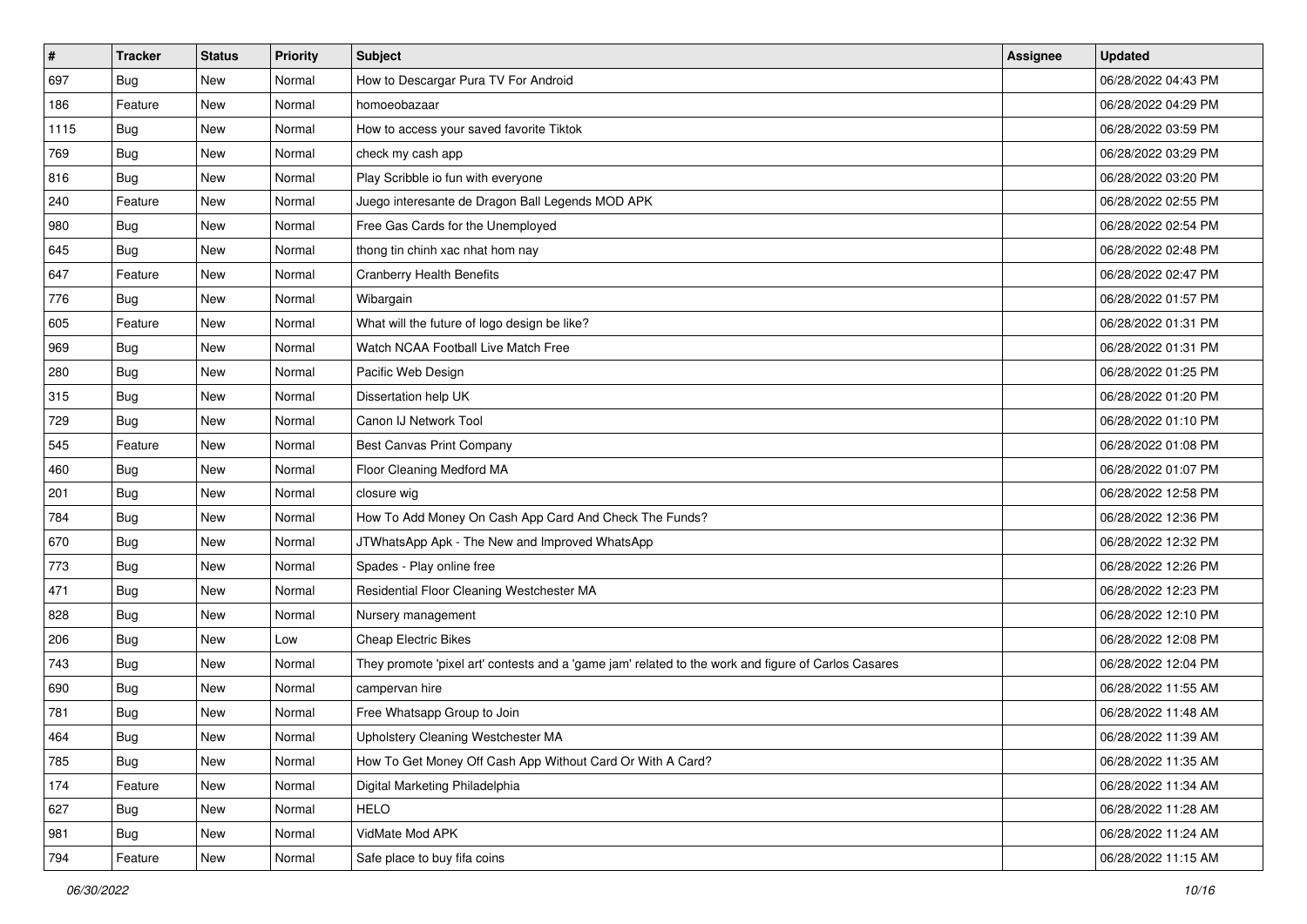| $\pmb{\#}$ | <b>Tracker</b> | <b>Status</b> | <b>Priority</b> | <b>Subject</b>                                                                   | <b>Assignee</b> | <b>Updated</b>      |
|------------|----------------|---------------|-----------------|----------------------------------------------------------------------------------|-----------------|---------------------|
| 810        | Feature        | New           | Normal          | how to remove viruses from a phone                                               |                 | 06/28/2022 11:13 AM |
| 637        | Feature        | New           | Normal          | Why do the Outlook rules not work in my account?                                 |                 | 06/28/2022 11:12 AM |
| 129        | <b>Bug</b>     | New           | Normal          | xcvgbgh                                                                          |                 | 06/28/2022 11:10 AM |
| 170        | Feature        | <b>New</b>    | Normal          | top mba colleges in bangalore                                                    |                 | 06/28/2022 10:55 AM |
| 182        | Bug            | <b>New</b>    | Normal          | <b>Healthcare Custom Writing Services</b>                                        |                 | 06/28/2022 10:53 AM |
| 611        | Feature        | New           | Normal          | Buy All Modafinil & Armodafinil Tablets @Buy Modafinil US                        |                 | 06/28/2022 10:53 AM |
| 1129       | Bug            | New           | Normal          | how to enable direct deposit on cash app?                                        |                 | 06/28/2022 10:44 AM |
| 469        | Bug            | New           | Normal          | Germs Removal Westchester MA                                                     |                 | 06/28/2022 10:40 AM |
| 632        | <b>Bug</b>     | New           | Normal          | CheapestMedsShop   100% Safe Medicines Online in UK & AUS.                       |                 | 06/28/2022 09:52 AM |
| 997        | <b>Bug</b>     | New           | Normal          | 123.hp.com/laserjet                                                              |                 | 06/28/2022 09:48 AM |
| 610        | Feature        | New           | Normal          | CheapestMedsShop 100% Safe Medicines Online in USA UK & AUS.                     |                 | 06/28/2022 09:42 AM |
| 821        | Bug            | New           | Normal          | Nicoo - A Review of the Popular Battle Royale Game                               |                 | 06/28/2022 08:30 AM |
| 548        | Bug            | New           | Normal          | Web N Logo Design                                                                |                 | 06/28/2022 08:24 AM |
| 649        | Feature        | New           | Normal          | <b>Pear Health Benefits</b>                                                      |                 | 06/28/2022 08:04 AM |
| 1099       | Feature        | New           | Normal          | Whatsapp Plus - A New Way Of Communicating                                       |                 | 06/28/2022 07:57 AM |
| 608        | Feature        | New           | Normal          | How To Do Hotmail Password Reset Without Phone Number?                           |                 | 06/28/2022 07:39 AM |
| 734        | Bug            | New           | Normal          | DR. STRANGE: Multiverse of Scheduling Madness!                                   |                 | 06/28/2022 07:07 AM |
| 621        | Bug            | New           | Normal          | Buy All Modafinil & Armodafinil Tablets @Buy Modafinil US                        |                 | 06/28/2022 06:49 AM |
| 640        | <b>Bug</b>     | New           | Normal          | play game with me                                                                |                 | 06/28/2022 06:33 AM |
| 973        | Feature        | New           | Normal          | Free NFL Streaming Sites                                                         |                 | 06/28/2022 06:27 AM |
| 629        | Bug            | New           | Normal          | How Can I Load Cash App Card at Walmart straight away?                           |                 | 06/28/2022 06:07 AM |
| 753        | <b>Bug</b>     | New           | Normal          | onlineessaygrader                                                                |                 | 06/28/2022 05:55 AM |
| 744        | Bug            | New           | Normal          | <b>Pixel Survive</b>                                                             |                 | 06/28/2022 05:13 AM |
| 702        | <b>Bug</b>     | New           | Normal          | Avail Chime Customer Service to know How To Get Chime Bank Statement             |                 | 06/28/2022 04:58 AM |
| 822        | <b>Bug</b>     | New           | Normal          | Dowload Your Boyfriend Game                                                      |                 | 06/28/2022 04:56 AM |
| 620        | <b>Bug</b>     | New           | Normal          | Viagra Meds: Fastest & Quick Delivery On Your Doorstep - USA                     |                 | 06/28/2022 04:33 AM |
| 965        | <b>Bug</b>     | New           | Normal          | Go with cash app customer service to know where I can load my cash app card      |                 | 06/28/2022 04:30 AM |
| 577        | <b>Bug</b>     | New           | Normal          | Follow these easy steps to make Admiral Casino Login                             |                 | 06/28/2022 03:52 AM |
| 1105       | <b>Bug</b>     | New           | High            | What is Mahjong online?                                                          |                 | 06/28/2022 03:47 AM |
| 193        | <b>Bug</b>     | New           | Normal          | 18% Discount on Homeopathic medicines                                            |                 | 06/28/2022 03:38 AM |
| 617        | Bug            | New           | Normal          | Buy Vidalista Tablets (Tadalafil) at [\$25 OFF + Free Shipping] Vidalistatablets |                 | 06/28/2022 03:33 AM |
| 983        | <b>Bug</b>     | New           | Normal          | Finding issue in tekken 3 game?                                                  |                 | 06/28/2022 03:26 AM |
| 802        | <b>Bug</b>     | New           | Normal          | Who Is an ETL Engineer                                                           |                 | 06/28/2022 02:03 AM |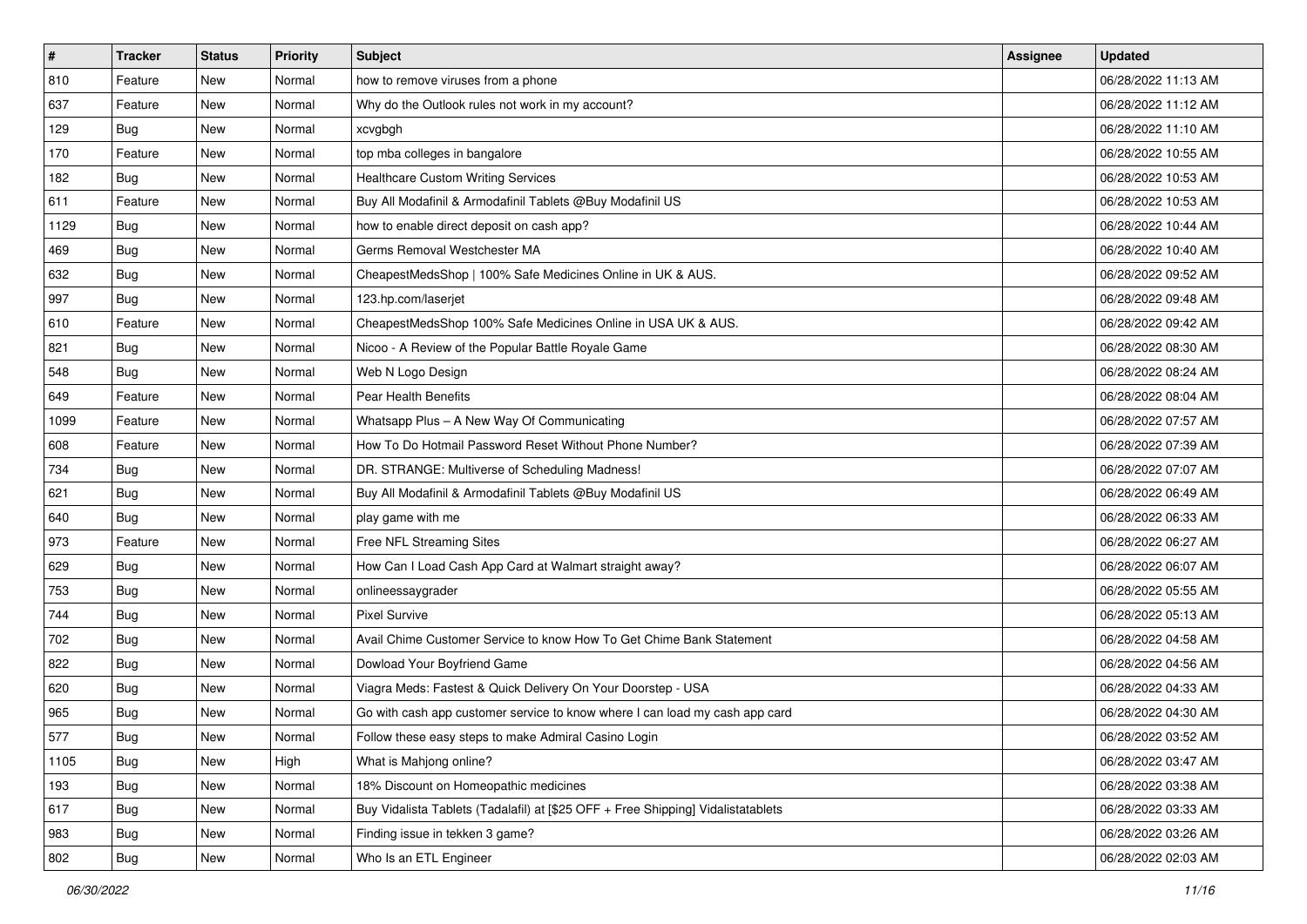| $\sharp$ | <b>Tracker</b> | <b>Status</b> | <b>Priority</b> | Subject                                                                      | <b>Assignee</b> | <b>Updated</b>      |
|----------|----------------|---------------|-----------------|------------------------------------------------------------------------------|-----------------|---------------------|
| 483      | <b>Bug</b>     | New           | Normal          | UK best essay writing service                                                |                 | 06/28/2022 01:35 AM |
| 999      | <b>Bug</b>     | <b>New</b>    | Normal          | Is there a way to find Google Feud answers?                                  |                 | 06/28/2022 01:27 AM |
| 242      | Feature        | New           | Normal          | Descripción de Torque Pro MOD APK para Android                               |                 | 06/28/2022 01:14 AM |
| 348      | <b>Bug</b>     | New           | Normal          | Mold Removal Services in Chesapeake VA                                       |                 | 06/28/2022 12:53 AM |
| 200      | Bug            | New           | Normal          | uiopi[o                                                                      |                 | 06/28/2022 12:33 AM |
| 114      | <b>Bug</b>     | New           | Normal          | Medical Research Writing Services                                            |                 | 06/28/2022 12:06 AM |
| 714      | Bug            | New           | Normal          | Cuevana 3 Premium - Enjoy Your Favorite Movies and TV Shows on Your Smart TV |                 | 06/27/2022 11:43 PM |
| 607      | Bug            | New           | Normal          | Vex 5                                                                        |                 | 06/27/2022 11:24 PM |
| 665      | Feature        | New           | Normal          | Look for a dedicated help with finance assignment                            |                 | 06/27/2022 11:10 PM |
| 595      | Bug            | <b>New</b>    | Normal          | RFM Online - une révolution dans la gestion de l'identité numérique          |                 | 06/27/2022 11:06 PM |
| 116      | <b>Bug</b>     | New           | Normal          | aertaeyg                                                                     |                 | 06/27/2022 11:06 PM |
| 830      | Bug            | New           | Normal          | Poppy Playtime APK                                                           |                 | 06/27/2022 10:31 PM |
| 737      | Bug            | New           | Normal          | How Do I Talk To A Live Person At Facebook If Anything Is Doubtful?          |                 | 06/27/2022 09:59 PM |
| 600      | <b>Bug</b>     | New           | Normal          | Play Store Pro                                                               |                 | 06/27/2022 09:43 PM |
| 948      | <b>Bug</b>     | <b>New</b>    | Normal          | Canon IJ Network Tool                                                        |                 | 06/27/2022 09:30 PM |
| 215      | Bug            | New           | Normal          | How For Top Level Cell Phone For You                                         |                 | 06/27/2022 09:19 PM |
| 568      | <b>Bug</b>     | New           | Normal          | Instale a versão mais recente do YouTube Premium                             |                 | 06/27/2022 08:56 PM |
| 971      | Bug            | New           | Normal          | How Do I Check Balance On Cash App Card With Optimum Ease?                   |                 | 06/27/2022 08:16 PM |
| 951      | <b>Bug</b>     | New           | Normal          | Canon.com/ijsetup                                                            |                 | 06/27/2022 07:56 PM |
| 987      | Bug            | <b>New</b>    | Normal          | <b>Medicinal Mushrooms</b>                                                   |                 | 06/27/2022 07:13 PM |
| 739      | <b>Bug</b>     | New           | Normal          | law dissertation help                                                        |                 | 06/27/2022 06:12 PM |
| 756      | Feature        | New           | Normal          | Your one-stop destination for the thesis writing service                     |                 | 06/27/2022 05:46 PM |
| 763      | Bug            | New           | High            | How to Make a Ringtone on Your iPhone                                        |                 | 06/27/2022 04:16 PM |
| 760      | <b>Bug</b>     | New           | Normal          | apkmod                                                                       |                 | 06/27/2022 04:13 PM |
| 738      | Bug            | New           | Normal          | How Much Amount Do I Get Using The Referral Code For Cash App?               |                 | 06/27/2022 03:58 PM |
| 953      | <b>Bug</b>     | New           | Normal          | Manga Dogs - Read Your Favorite Comics on Your Smartphone                    |                 | 06/27/2022 03:53 PM |
| 272      | Feature        | New           | Normal          | Fashion                                                                      |                 | 06/27/2022 03:53 PM |
| 686      | Bug            | New           | Normal          | Welcome To The Most Demandable Mahipalpur Escorts Agency                     |                 | 06/27/2022 03:45 PM |
| 1119     | <b>Bug</b>     | New           | Normal          | Klondike Solitaire                                                           |                 | 06/27/2022 03:00 PM |
| 196      | <b>Bug</b>     | New           | Normal          | Homoeobazaar For Homeopathy Medicines                                        |                 | 06/27/2022 02:18 PM |
| 484      | Bug            | New           | Normal          | UK best essay writing service                                                |                 | 06/27/2022 02:01 PM |
| 1101     | <b>Bug</b>     | New           | Normal          | How to Delete Cash App History at once?                                      |                 | 06/27/2022 01:33 PM |
| 995      | Feature        | New           | Normal          | "ij.start canon                                                              |                 | 06/27/2022 01:29 PM |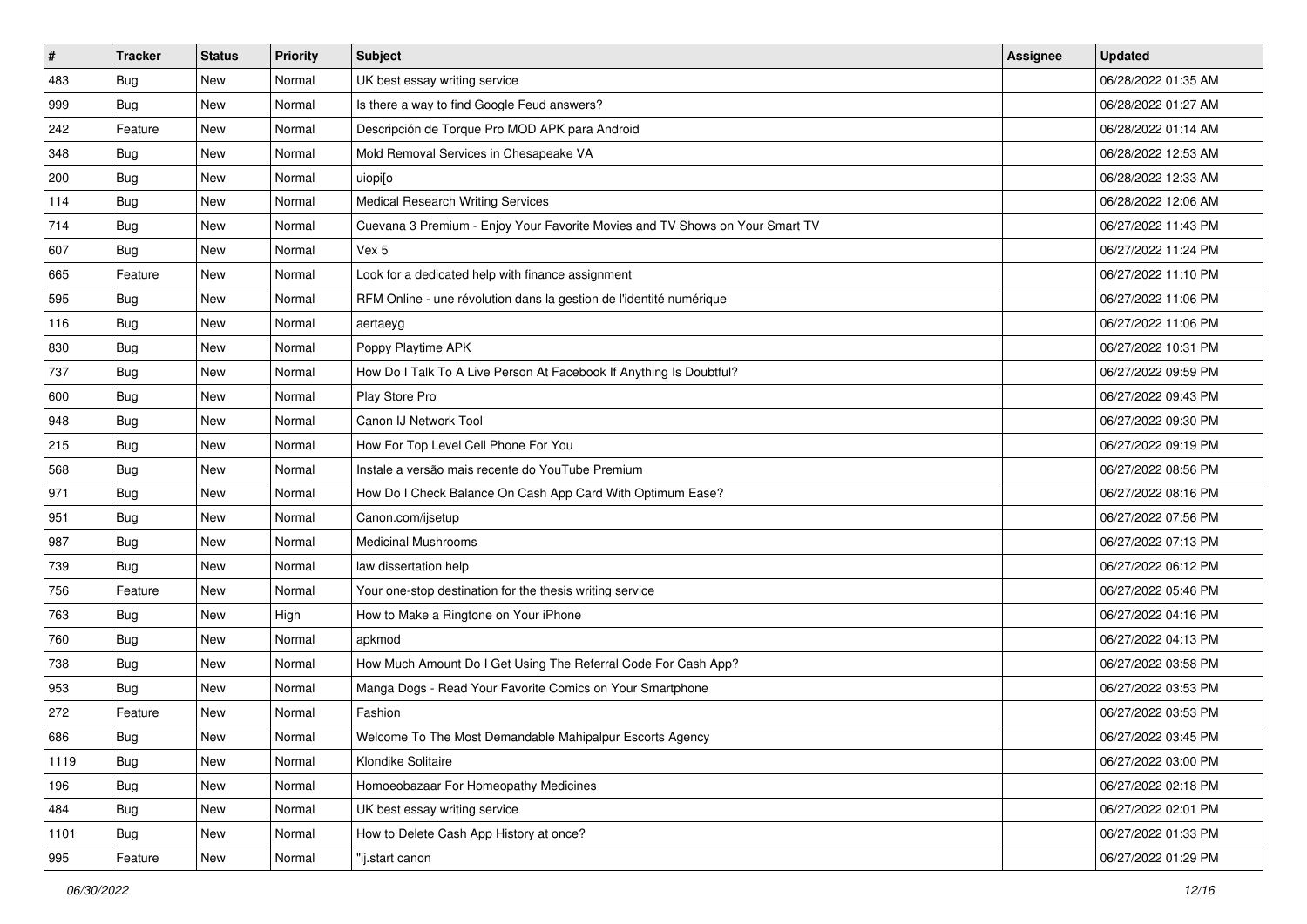| $\sharp$ | <b>Tracker</b> | <b>Status</b> | <b>Priority</b> | Subject                                                                                                                                                                                                                                        | <b>Assignee</b> | <b>Updated</b>      |
|----------|----------------|---------------|-----------------|------------------------------------------------------------------------------------------------------------------------------------------------------------------------------------------------------------------------------------------------|-----------------|---------------------|
| 716      | Bug            | New           | Normal          | La celebración de un BabyShower.                                                                                                                                                                                                               |                 | 06/27/2022 12:29 PM |
| 233      | Bug            | <b>New</b>    | Normal          | Anauthorsway.com: My User Experience                                                                                                                                                                                                           |                 | 06/27/2022 12:02 PM |
| 644      | Bug            | New           | Normal          | <b>TeaTV App Review</b>                                                                                                                                                                                                                        |                 | 06/27/2022 11:47 AM |
| 235      | Bug            | New           | Low             | HP Printer Assistant Software   Download & Install HP Assistant                                                                                                                                                                                |                 | 06/27/2022 10:48 AM |
| 1118     | Bug            | <b>New</b>    | Normal          | <b>Gameplay Minecraft</b>                                                                                                                                                                                                                      |                 | 06/27/2022 10:33 AM |
| 538      | <b>Bug</b>     | New           | Normal          | Will cash app refund money if scammed quickly?                                                                                                                                                                                                 |                 | 06/27/2022 10:25 AM |
| 792      | Bug            | <b>New</b>    | Normal          | What is Google Camera Mod?                                                                                                                                                                                                                     |                 | 06/27/2022 10:20 AM |
| 232      | <b>Bug</b>     | New           | Normal          | FM whatsapp messaging app.                                                                                                                                                                                                                     |                 | 06/27/2022 10:04 AM |
| 590      | <b>Bug</b>     | <b>New</b>    | Normal          | Follow proper initiatives to check my cash app card balance:                                                                                                                                                                                   |                 | 06/27/2022 09:57 AM |
| 675      | Bug            | <b>New</b>    | Normal          | What Are Smart Tactics To Fix Cash App Transfer Failed Hurdles?                                                                                                                                                                                |                 | 06/27/2022 09:51 AM |
| 944      | Feature        | New           | Normal          | Canon.com/ijsetup                                                                                                                                                                                                                              |                 | 06/27/2022 09:46 AM |
| 819      | Bug            | New           | Normal          | Metal Slug Apk para Android                                                                                                                                                                                                                    |                 | 06/27/2022 09:35 AM |
| 988      | Bug            | New           | Normal          | <b>Medicinal Mushrooms</b>                                                                                                                                                                                                                     |                 | 06/27/2022 09:33 AM |
| 113      | <b>Bug</b>     | New           | Normal          | ufc 254 live                                                                                                                                                                                                                                   |                 | 06/27/2022 08:54 AM |
| 959      | Bug            | <b>New</b>    | Normal          | Get connected with cash app team-How to get money off cash app at walmart without card                                                                                                                                                         |                 | 06/27/2022 08:52 AM |
| 653      | <b>Bug</b>     | New           | Normal          | Jujube (Jinjoles): Properties And Health Benefits                                                                                                                                                                                              |                 | 06/27/2022 08:47 AM |
| 720      | Bug            | <b>New</b>    | Normal          | How does Cash App Phone Number provide a quick treatment?                                                                                                                                                                                      |                 | 06/27/2022 08:02 AM |
| 158      | <b>Bug</b>     | <b>New</b>    | Normal          | dfghj zcvgh                                                                                                                                                                                                                                    |                 | 06/27/2022 07:28 AM |
| 681      | Feature        | New           | High            | <b>Online Class</b>                                                                                                                                                                                                                            |                 | 06/27/2022 07:20 AM |
| 996      | <b>Bug</b>     | <b>New</b>    | Normal          | Cricut.com/setup                                                                                                                                                                                                                               |                 | 06/27/2022 07:12 AM |
| 317      | <b>Bug</b>     | New           | Normal          | Eco/Green Cleaning Services in Virginia Beach VA                                                                                                                                                                                               |                 | 06/27/2022 07:03 AM |
| 807      | <b>Bug</b>     | New           | Normal          | 1v1Battle is a strategic action 'Build and shoot' game                                                                                                                                                                                         |                 | 06/27/2022 06:52 AM |
| 985      | Bug            | New           | Normal          | Find out the vitality of Facebook Phone Number:                                                                                                                                                                                                |                 | 06/27/2022 05:39 AM |
| 978      | <b>Bug</b>     | New           | Normal          | Delamore Lodge is a place to stay.                                                                                                                                                                                                             |                 | 06/27/2022 04:57 AM |
| 1127     | <b>Bug</b>     | <b>New</b>    | Normal          | Is there any support to find Google Feud answers?                                                                                                                                                                                              |                 | 06/27/2022 04:27 AM |
| 544      | Bug            | New           | Normal          | Hey! I had a very cool idea to order our general picture on canvas for my family as a gift. But couldn't find a good<br>one. Once my friend advised me this article in which I found what I was looking for and gave a cool gift to my family. |                 | 06/27/2022 04:10 AM |
| 596      | <b>Bug</b>     | New           | Normal          | <b>Kids Games</b>                                                                                                                                                                                                                              |                 | 06/27/2022 04:08 AM |
| 966      | Bug            | New           | Normal          | How to Download the Filmes                                                                                                                                                                                                                     |                 | 06/27/2022 03:25 AM |
| 468      | Bug            | New           | Normal          | Floor Cleaning Westchester MA                                                                                                                                                                                                                  |                 | 06/27/2022 02:41 AM |
| 1112     | Bug            | New           | Normal          | What Cash App Policy Says If Random Person Sent Me Money On Cash App?                                                                                                                                                                          |                 | 06/27/2022 02:39 AM |
| 1001     | <b>Bug</b>     | New           | Normal          | Venmo Keep Saying Error?                                                                                                                                                                                                                       |                 | 06/27/2022 02:20 AM |
| 154      | <b>Bug</b>     | New           | Normal          | fdgyyrut gyrtrw                                                                                                                                                                                                                                |                 | 06/27/2022 01:21 AM |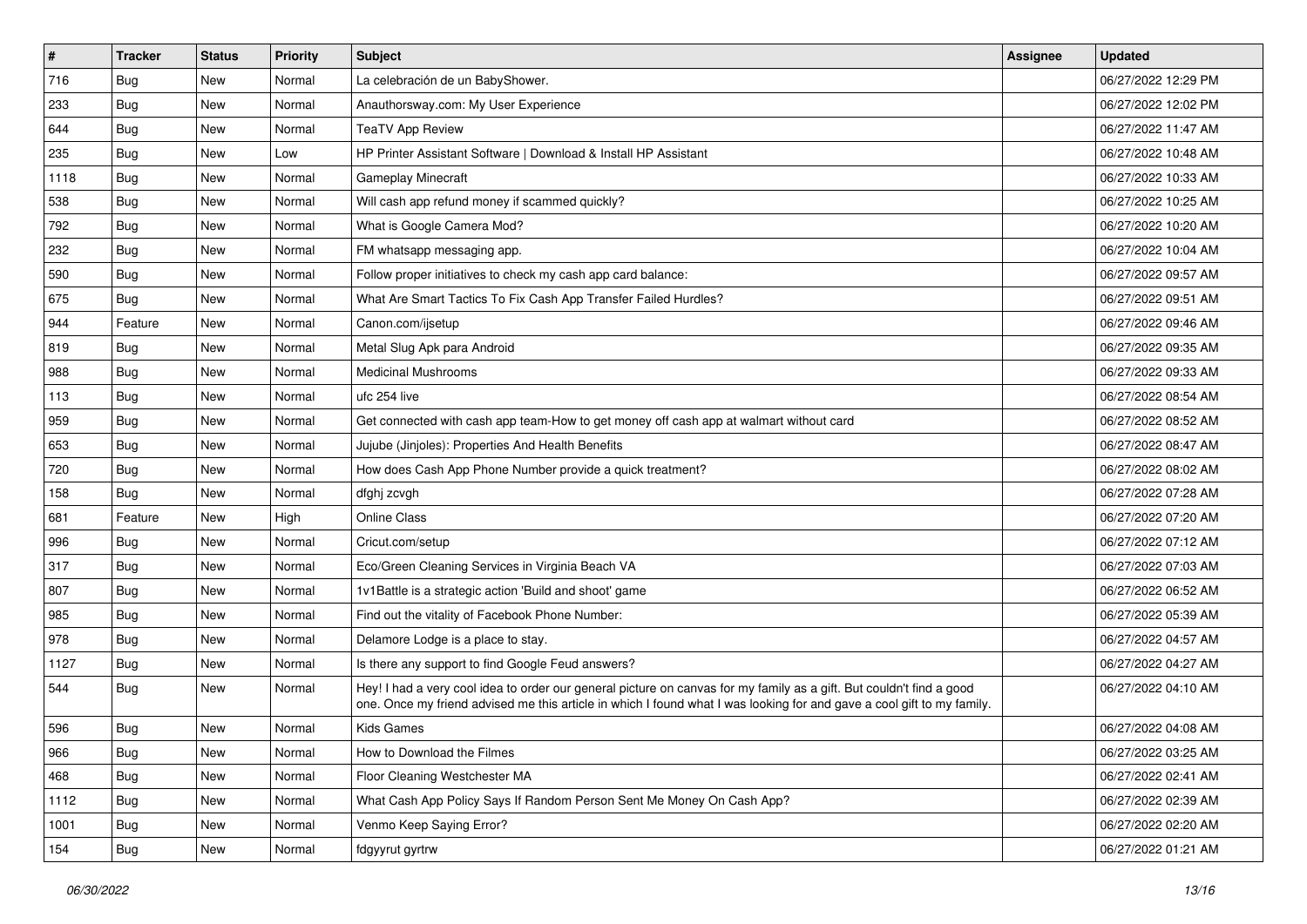| $\sharp$ | <b>Tracker</b> | <b>Status</b> | <b>Priority</b> | Subject                                                                    | <b>Assignee</b> | <b>Updated</b>      |
|----------|----------------|---------------|-----------------|----------------------------------------------------------------------------|-----------------|---------------------|
| 758      | <b>Bug</b>     | New           | Normal          | How Do I Study Consistently For Hours?                                     |                 | 06/27/2022 12:49 AM |
| 998      | <b>Bug</b>     | New           | Normal          | Is It Hard to Solve Wordle An                                              |                 | 06/27/2022 12:24 AM |
| 992      | Bug            | New           | Normal          | So vergrößern Sie Ihr Instagram-Profilbild                                 |                 | 06/26/2022 11:29 PM |
| 748      | <b>Bug</b>     | New           | Normal          | Il y a quelques façons d'obtenir des sonneries gratuites pour votre iPhone |                 | 06/26/2022 11:24 PM |
| 962      | Bug            | New           | Normal          | Kostenlose Hörbücher                                                       |                 | 06/26/2022 10:45 PM |
| 302      | <b>Bug</b>     | New           | Normal          | Auto Electrical Repair Services in Norcross GA                             |                 | 06/26/2022 07:49 PM |
| 970      | Bug            | New           | Normal          | The Amount Of Time Does Cash App Direct Deposit Time Take?                 |                 | 06/26/2022 07:32 PM |
| 1104     | <b>Bug</b>     | New           | Normal          | Idle game fix bug                                                          |                 | 06/26/2022 06:52 PM |
| 752      | Bug            | New           | Normal          | Plagerism checker                                                          |                 | 06/26/2022 06:33 PM |
| 795      | Bug            | <b>New</b>    | Normal          | Drift Boss - Exciting Race                                                 |                 | 06/26/2022 06:32 PM |
| 1108     | <b>Bug</b>     | New           | Normal          | Six Guns Mod Apk Answers Your Questions                                    |                 | 06/26/2022 06:26 PM |
| 585      | Bug            | New           | Normal          | What is cash app help number?                                              |                 | 06/26/2022 06:21 PM |
| 825      | Bug            | New           | Normal          | Lucky Patcher Download                                                     |                 | 06/26/2022 06:09 PM |
| 1096     | <b>Bug</b>     | New           | Normal          | Race and experience new life.                                              |                 | 06/26/2022 06:07 PM |
| 730      | <b>Bug</b>     | <b>New</b>    | Normal          | Canon IJ Network Tool                                                      |                 | 06/26/2022 05:51 PM |
| 974      | Bug            | New           | Normal          | Watch NCAA Football Live Streaming Free                                    |                 | 06/26/2022 05:33 PM |
| 1098     | <b>Bug</b>     | New           | Normal          | Life of a Fisherman                                                        |                 | 06/26/2022 05:16 PM |
| 220      | Feature        | New           | Normal          | essay writing services                                                     |                 | 06/26/2022 04:55 PM |
| 940      | <b>Bug</b>     | New           | Normal          | What is Plex and Is Plex Legal?                                            |                 | 06/26/2022 04:50 PM |
| 750      | Bug            | <b>New</b>    | Normal          | Create a Report Template                                                   |                 | 06/26/2022 04:27 PM |
| 1097     | <b>Bug</b>     | New           | Normal          | Race and experience new life.                                              |                 | 06/26/2022 04:22 PM |
| 631      | Bug            | New           | Normal          | How Can I Load Cash App Card at Walmart straight away?                     |                 | 06/26/2022 04:07 PM |
| 732      | Bug            | New           | Normal          | Get rectifications steps about why cash app transfer failed                |                 | 06/26/2022 03:28 PM |
| 961      | <b>Bug</b>     | New           | Normal          | TeaTv is an Android                                                        |                 | 06/26/2022 02:02 PM |
| 754      | Bug            | New           | Normal          | Cómo descargar tonos gratis de teléfono celular                            |                 | 06/26/2022 01:56 PM |
| 768      | <b>Bug</b>     | New           | Normal          | Where can you buy best jackets online?                                     |                 | 06/26/2022 01:50 PM |
| 144      | <b>Bug</b>     | New           | Normal          | curly bob lace front wigs                                                  |                 | 06/26/2022 01:44 PM |
| 749      | <b>Bug</b>     | New           | Normal          | The Best Bubble Shooter Game for Android                                   |                 | 06/26/2022 12:12 PM |
| 941      | <b>Bug</b>     | New           | Normal          | is Disney Now and Disney Plus different?                                   |                 | 06/26/2022 12:10 PM |
| 260      | <b>Bug</b>     | New           | Normal          | Web Design Services Near Me                                                |                 | 06/26/2022 11:55 AM |
| 1120     | Bug            | New           | Normal          | Summary of 5 best coloring apps on phones                                  |                 | 06/26/2022 11:32 AM |
| 698      | Feature        | New           | Normal          | Connect with cash app representative to ask about cash app flip scam       |                 | 06/26/2022 11:24 AM |
| 547      | <b>Bug</b>     | New           | Normal          | Get rid of the issue of cash app down by calling experts.                  |                 | 06/26/2022 10:38 AM |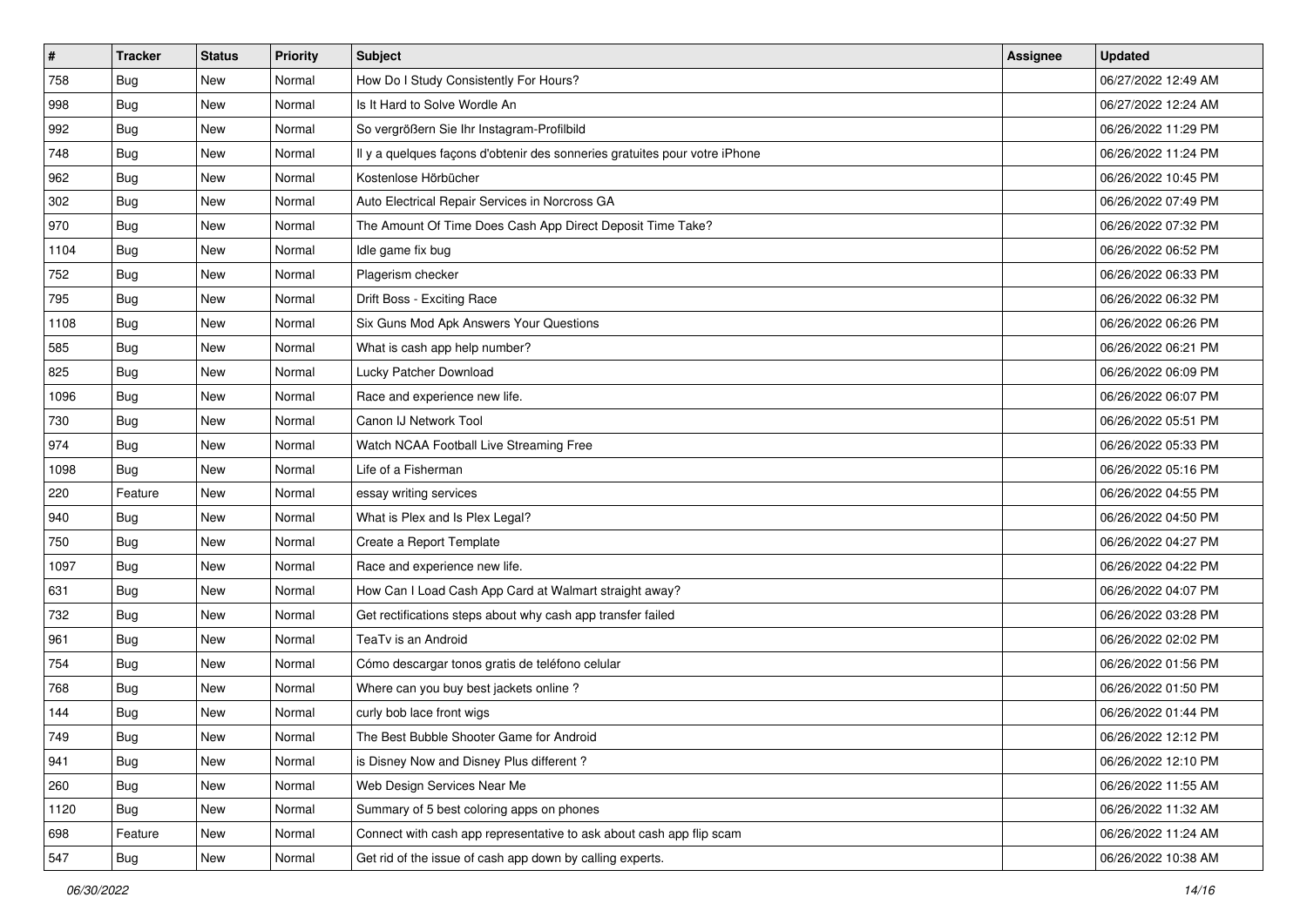| $\vert$ # | Tracker    | <b>Status</b> | <b>Priority</b> | <b>Subject</b>                                                                                                                                           | Assignee | <b>Updated</b>      |
|-----------|------------|---------------|-----------------|----------------------------------------------------------------------------------------------------------------------------------------------------------|----------|---------------------|
| 952       | <b>Bug</b> | New           | Normal          | Canon IJ Network Tool                                                                                                                                    |          | 06/26/2022 10:35 AM |
| 967       | Feature    | <b>New</b>    | Normal          | stream live nfl games free online                                                                                                                        |          | 06/26/2022 10:09 AM |
| 993       | Bug        | New           | Normal          | IO Games Free Online                                                                                                                                     |          | 06/26/2022 09:41 AM |
| 989       | <b>Bug</b> | New           | Normal          | Barewoods Wax Cigar                                                                                                                                      |          | 06/26/2022 09:19 AM |
| 1111      | Bug        | New           | Normal          | LOLBeans is a fun battle royale game where you race with other players while avoiding obstacles. Reach the end of<br>the course in competitive gameplay! |          | 06/26/2022 09:17 AM |
| 706       | <b>Bug</b> | New           | Normal          | How Can You Cancel A Cash App Payment Without Any Prior Information?                                                                                     |          | 06/26/2022 09:13 AM |
| 958       | Bug        | New           | Normal          | Avail Cash app support service to know Sutton bank cash app number                                                                                       |          | 06/26/2022 08:46 AM |
| 984       | <b>Bug</b> | New           | Normal          | How to disable, permanently delete Twitter account on phone, PC                                                                                          |          | 06/26/2022 08:28 AM |
| 747       | Bug        | New           | Normal          | How to Install Tyflex Plus on Your Android Device                                                                                                        |          | 06/26/2022 08:16 AM |
| 874       | <b>Bug</b> | New           | Normal          | Cómo descargar Minecraft Apk                                                                                                                             |          | 06/26/2022 08:01 AM |
| 963       | Feature    | New           | Normal          | Why I am not getting cool cash app card designs- call experts                                                                                            |          | 06/26/2022 07:52 AM |
| 1102      | <b>Bug</b> | New           | Normal          | Charlottesville Travel Guide?                                                                                                                            |          | 06/26/2022 07:44 AM |
| 517       | Bug        | New           | Normal          | Proficient tips to take help of cash app support professionals:                                                                                          |          | 06/26/2022 07:34 AM |
| 964       | Bug        | <b>New</b>    | Normal          | Can I Fix Cash App Transfer Failed Issues By Adding Sufficient Funds?                                                                                    |          | 06/26/2022 07:21 AM |
| 638       | <b>Bug</b> | New           | Normal          | Run 3 game                                                                                                                                               |          | 06/26/2022 06:31 AM |
| 728       | <b>Bug</b> | New           | Normal          | Will Cash App refund money if scammed? Hitches With Optimum Ease                                                                                         |          | 06/26/2022 06:15 AM |
| 977       | Bug        | New           | Normal          | Fans of the Old Country will like this book.                                                                                                             |          | 06/26/2022 05:54 AM |
| 990       | <b>Bug</b> | New           | Normal          | Mushrooms                                                                                                                                                |          | 06/26/2022 05:41 AM |
| 198       | <b>Bug</b> | New           | Normal          | DR. RECKEWEG R42 (HAEMOVENIN) (22ML)                                                                                                                     |          | 06/26/2022 05:31 AM |
| 946       | <b>Bug</b> | New           | Normal          | What is Plex and Is Plex Legal?                                                                                                                          |          | 06/26/2022 05:23 AM |
| 950       | <b>Bug</b> | New           | Normal          | ij.start canon                                                                                                                                           |          | 06/26/2022 04:35 AM |
| 310       | Bug        | New           | Normal          | Mattress Cleaning Services in Virginia Beach VA                                                                                                          |          | 06/26/2022 04:33 AM |
| 476       | Feature    | New           | High            | American Airlines Reservations                                                                                                                           |          | 06/26/2022 04:14 AM |
| 935       | <b>Bug</b> | New           | Normal          | MovieBox Pro Apk - Watch Movies and TV Shows on Your Android Phone                                                                                       |          | 06/26/2022 04:11 AM |
| 741       | <b>Bug</b> | New           | Normal          | <b>Blockchain Technology Solutions</b>                                                                                                                   |          | 06/26/2022 02:19 AM |
| 994       | Feature    | New           | Normal          | Cricut.com/setup                                                                                                                                         |          | 06/26/2022 02:00 AM |
| 259       | <b>Bug</b> | New           | Normal          | call center services                                                                                                                                     |          | 06/26/2022 01:30 AM |
| 630       | <b>Bug</b> | New           | Normal          | How Can I Load Cash App Card at Walmart straight away?                                                                                                   |          | 06/26/2022 12:04 AM |
| 968       | Feature    | New           | Normal          | watch nfl online free live streaming                                                                                                                     |          | 06/25/2022 11:52 PM |
| 954       | Bug        | New           | Normal          | AZ Screen Recorder Mod                                                                                                                                   |          | 06/25/2022 11:24 PM |
| 227       | <b>Bug</b> | New           | Normal          | Cash App Help & Solutions - Here You Will Get Better Assistance                                                                                          |          | 06/25/2022 11:21 PM |
| 742       | <b>Bug</b> | New           | Normal          | How Long Does Cash App Support Take To Respond For A Better Support?                                                                                     |          | 06/25/2022 11:00 PM |